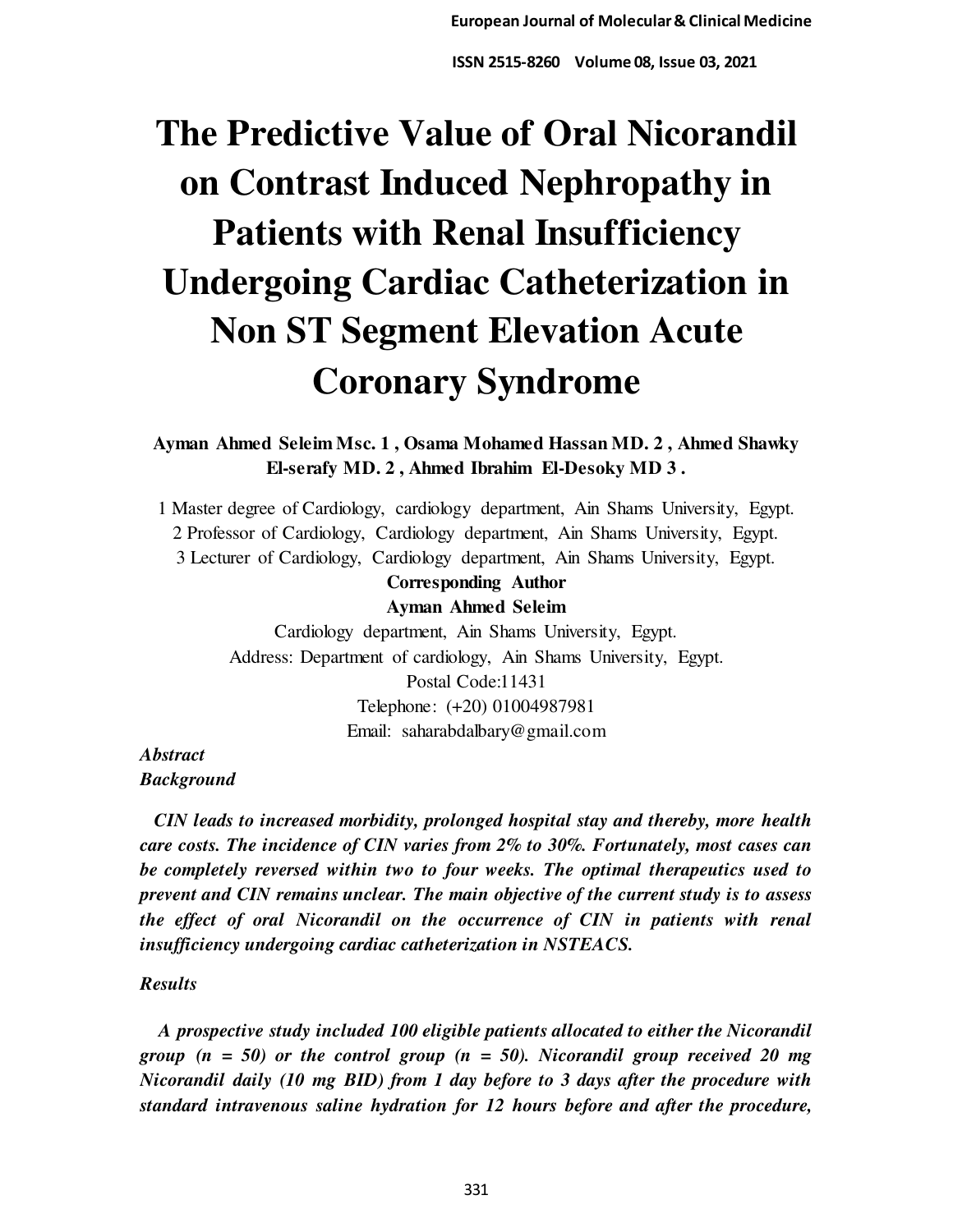*whereas control group received intravenous hydration only via the same protocol. Serum creatinine and creatinine clearance were measured 24 hours before and (24 hours, 72 hours and 1 week) after the procedure. The eGFR was calculated using the Cockcroft-Gault formula.* 

*There was a significant difference as regards CIN occurrence between both groups ,28% in control group and12% in the Nicorandil group.* 

# *Conclusion*

*The main finding is that in patients with renal impairment, undergoing cardiac catheterization in the setting NSTACS, Nicorandil and adequate hydration is an effective and safe strategy for decreasing the occurrence of CIN in comparison with hydration.* 

*Key Words; Oral Nicorandil, CIN, Cardiac Catheterization, Renal Insufficiency, NSTACS*.

# **Background**

 Contrast induced nephropathy (CIN) is defined as an elevation of serum creatinine level 44.2  $\mu$ mol/l (0.5 mg/dl) or 25% above the baseline within 48–72 hours after contrast administration without an alternative cause. **(1)** 

CIN can be attributed to intrarenal vasoconstriction, with more frequent incidence in impaired kidneys rather than normal ones. Iodinated CM was considered to cause CIN by affecting renal blood flow and vascular resistance in impaired kidneys. **(2)**

 The risk of CIN rises in chronic kidney disease (CKD) patients, which is defined as an estimated glomerular filtration rate (eGFR) of  $\leq 60$  mL/min per 1.73 m<sup>2</sup>. Certain precautions should be followed before patient exposure to contrast. **(3)** 

 Comparing outcomes between CKDpatients planned for coronary revascularization and CKD patients managed medically only, long-term survival in patients with renal impairment (eGFR <60 ml/min/1.73 m2) treated by revascularization versus medical treatment had the best overall long-term survival with CA and subsequent PCI. (**4)** 

 The diagnosis and management of acute coronary syndromes have progressed significantly. New antithrombotic agents have improved the results of medical treatment and new methods of estimating a patient's risk of an adverse outcome help clinicians to decide who may benefit from invasive treatment that is, CA (CA) and subsequent revascularization either by percutaneous coronary intervention (PCI) or coronary bypass surgery. **(5)**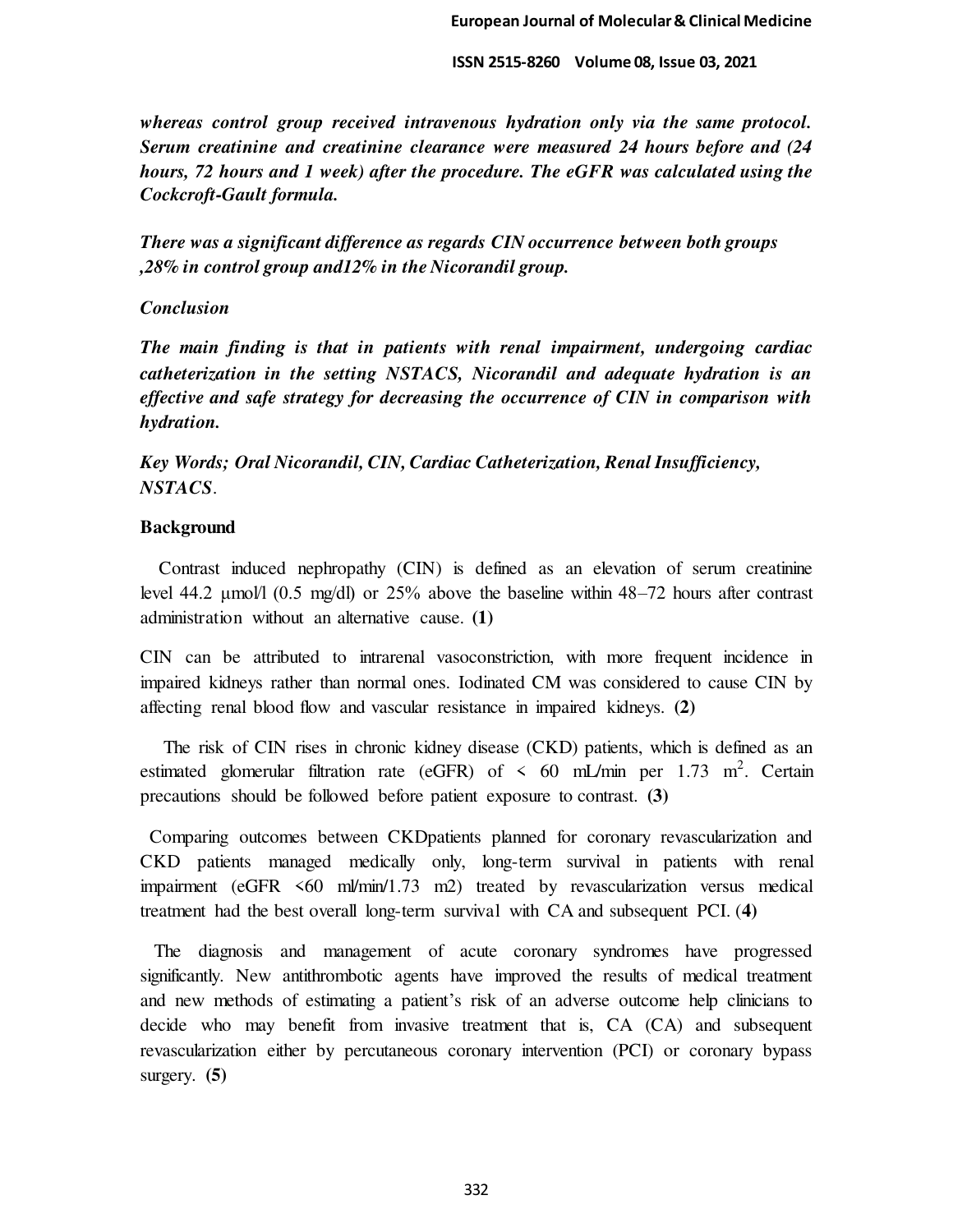As these therapeutic decisions need to be made soon after admission, the categorization of acute coronary syndromes is now based on the information that is available on admission. If no ST segment elevations are present (normal or depressed ST segments or T wave inversion), a diagnosis non ST elevation acute coronary syndrome is made.**(6)** NSTACS includes NSTEMI and unstable angina which are very similar, with NSTEMI having positive cardiac biomarkers**. (7)** 

 Several strategies, such as hydration, N-Acetylcysteine, Sodium Bicarbonate, Statins, B-type Natriuretic Peptide, Fenoldopam and Dopamine have been used to prevent and minimize this complication. However, the optimal therapeutics remain unclear. **(8)**

 Many researches have demonstrated that Nicorandil represents significant cardio protective effects in primary and elective PCI. Nevertheless, few reports were available about preventive role of Nicorandil on CIN. Recent basic studies showed that Nicorandil could enhance ischemia–reperfusion injury in the mouse kidney by guarding against tubule damage and decreasing accumulation of reactive oxygen products. **(9)** Nicorandil has vasodilatory effect, anti-inflammatory effect, ischemic preconditioning effect, prevention of microvascular vasospasm, antiarrhythmic effect and enhancement of microcirculation through (K-ATP channel). **(10)**

 As a Nitric Oxide donor, Nicorandil counteracts intracellular oxygen free radicals, increases renal blood flow and decreases inflammatory reaction**. (11)** It induces hyperpolarization of mitochondrial membrane through opening of intracellular K+ATP channels. Also, it inhibits the opening of T Type Calcium channel. **(12**) Nicorandil can decrease cardiac biomarkers, such as CK-MB and TnT after elective PCI. **(13)**

 Many studies focused on prevention of peri-procedural myocardial damage, through medical treatment. **(14)** Standard medical regimen used in ischemic patients includes antiplatelets , anticoagulants, statins, beta blockers and CCBs . However, myocardial damage occurs in patients after PCI, which seriously affects the patient's heart function and prognosis. Therefore, enhancing the blood flow perfusion and decreasing ischemia of the myocardium is vital. Research has highlighted Nicorandil role in decreasing arrhythmia, anginal pain and re-flow phenomenon caused by PCI. **(15)** Nicorandil also appears to have a protective impact on endothelial function and might help to stabilize coronary plaque**. (16)** 

 Many trials discussed the role of Nicorandil in enhancing long-term clinical outcomes. This potential benefit was first discussed by the Impact of Nicorandil in Angina (IONA) study. (13) In IONA, 5126 patients with stable coronary artery disease were allocated to take either 20 mg of Nicorandil or placebo. Significant decline was noted in the composite end point of death due to coronary heart disease, non-fatal myocardial infarction or unplanned hospital admission with chest pain in the treatment group. **(17)**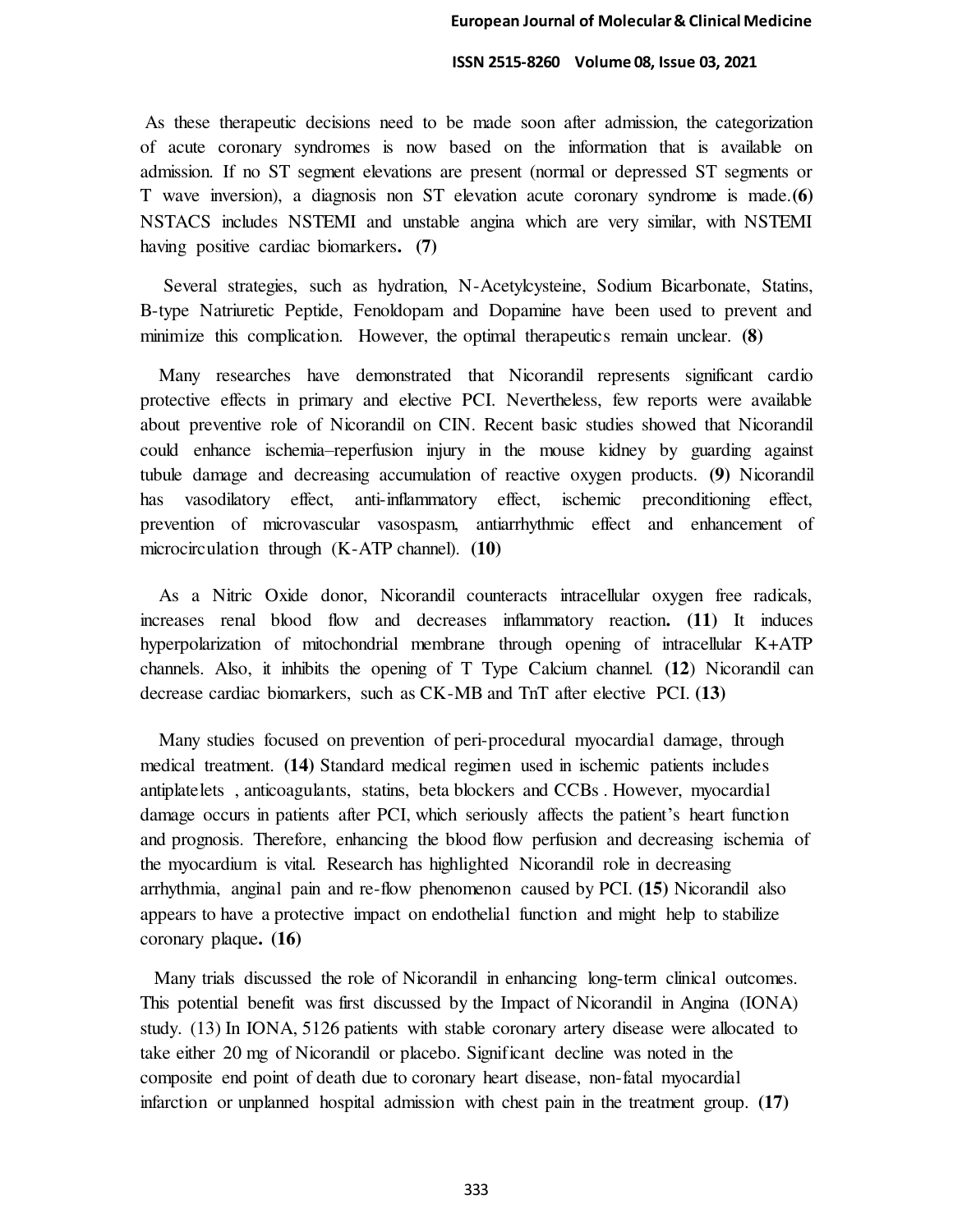The main objective of this study is to assess the effect of oral Nicorandil on the occurrence of CIN in patients with renal insufficiency undergoing cardiac catheterization in non ST elevation acute coronary syndrome setting (NSTEACS).

# **Methods**

This prospective study was carried out at the hospital in the period between 5/2019 and 12/2020

**A. Patients:** All patients gave consent before being included in the procedure.

Patients subdivided into two groups:

Nicorandil group: Including 50 patients received Nicorandil and standard intravenous hydration.

Control group: Including 50 patients received standard intravenous hydration only.

**Inclusion criteria:** Patients diagnosed as NSTEACS (except very high risk group), age of 20 years or older, patients with renal impairment which defined as eGFR  $\leq 60$  $mL/min/1.73m<sup>2</sup>$  with Mehran CIN risk score in the low risk and intermediate risk zone.

**Exclusion criteria:** Patients diagnosed as very high NSTEACS, end-stage renal insufficiency (eGFR < 15 mL/min), patients with Mehran CIN risk score in the high risk and very high risk zone, acute renal insufficiency, pregnancy, lactation, cardiogenic shock, pulmonary edema, and multiple myeloma, history of an allergic reaction to contrast agents or Nicorandil, CM administration within 1 week before the CA. Uremia and renal failure which ended with dialysis.

The administration of N-acetyl cysteine, metformin, dopamine, theophylline, sodium bicarbonate, mannitol, fenoldopam, diuretics and nephrotoxic medicines within 48 hours before the procedure. ST elevation AMI, new onset bundle branch block and patients with stable coronary artery disease.

# **B. Methods**

Checklist for assessment of all the data relevant to the patients were did. On admission, the patients were subjected to the following after a written informed consent.

A-Full history and demographic data: used to collect data of study subjects. It includes questions concerning age, sex, education grade, marital status, employment status,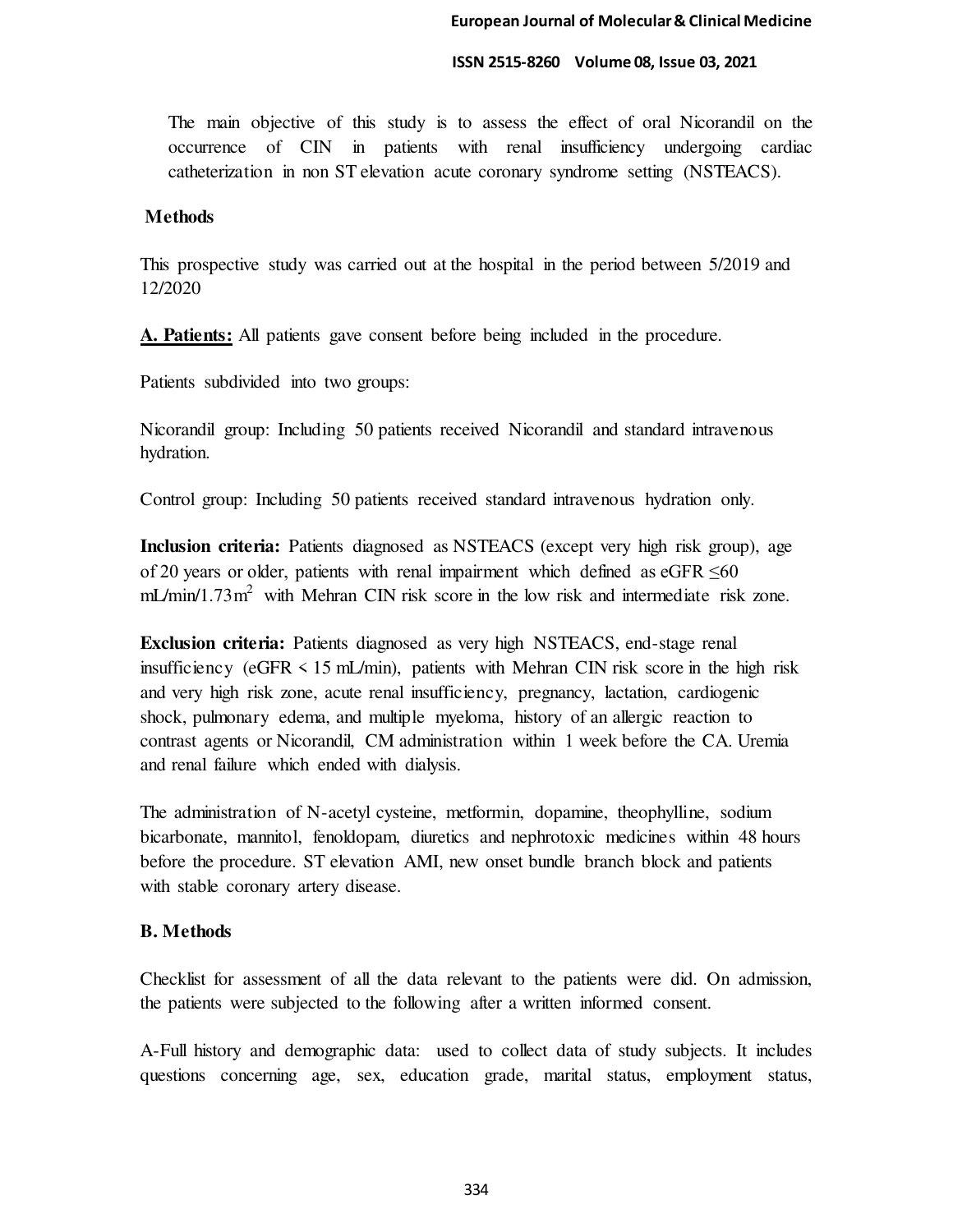economic status) and clinical history (chest pain, Hypertension, DM, smoking, drug dependency, body mass index, smoking history).

## B- Investigations

•Serum creatinine: serum creatinine and eGFR in predicting kidney disease progression and cardio-renal outcomes in patients. **(18)**

•The Estimated Glomerular Filtration Rate: The eGFR was estimated using the Cockcroft-Gault formula,  $(140 - age)$  weight  $\lceil \text{kg} \rceil / (Serum creationine \times 72)$  in male patients with adjustment for female patients multiplied by 0.85. The kidney function was categorized according to the stages set by the United States National Kidney Foundation and defined by the eGFR value as follows: normal kidney function: GFR  $\geq$  90 mL/min/1.73 m<sup>2</sup> and no proteinuria; mild kidney damage: GFR of 60–89 mL/min/1.73  $m^2$ , with evidence of kidney damage; moderate damage: GFR of 30–59 mL/min/1.73 m<sup>2</sup>; severe damage: GFR of 15–29 mL/min/1.73 m<sup>2</sup>; and kidney failure (dialysis): GFR < 15 mL/min/1.73 m<sup>2</sup>. (19)

•Cardiac Biomarker: As non ST elevation acute myocardial infarction (NSTEMI) seems to be rising. Among the NSTE-ACS, the presence of more sensitive cardiac biomarker assays, in particular cardiac-specific troponin, has led to increased detection of NSTEMI. **(20)**

• Electrocardiography: Although, the sensitivity of the ECG is not high, it remains an important tool to assist in a rapid establishment of the working diagnosis of ACS. **(21)**

•Echocardiographic evaluation: NSTEMI can be accurately diagnosed in more than 90% of patients by echocardiography. This can accelerate starting of appropriate treatment on time and thereby decrease morbidity and mortality. **(22)**

# **C. Procedure related protocol:**

 A total of 100 eligible patients were randomly allocated to either the Nicorandil group  $(n = 50)$  or the control group  $(n = 50)$ . Nicorandil group received 20 mg Nicorandil daily (10 mg BID) from 1 day before to 3 days after the procedure with standard intravenous hydration (1 mL/kg/h) via normal saline, a maximum 100 mL/h (0.5 mL/kg/h in cases of left ventricular ejection fraction [LVEF] <40%) for 12 hours before and 12 hours after the procedure, whereas control group received intravenous hydration only via the same protocol.

 Serum creatinine levels and creatinine clearance were measured 24 hours before, (24 hours, 72 hours and 1 week) after the procedure. Several parameters were analyzed in the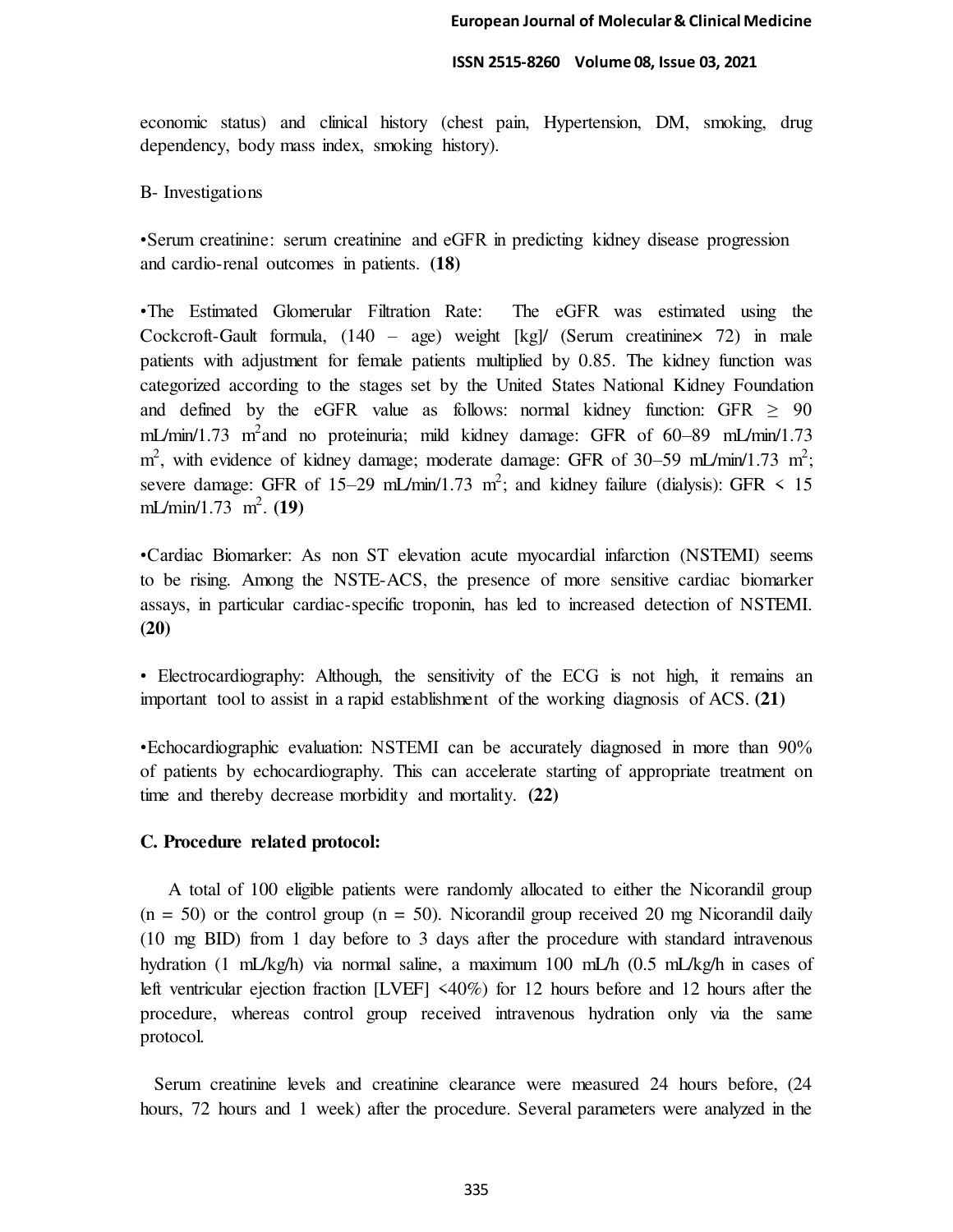overall population. The eGFR was calculated using the Cockcroft-Gault formula, (140 – age)  $\times$  weight [kg]/ (Serum creatinine $\times$  72) in male patients with modification for female patients multiplied by 0.85. No significant difference was detected between the two groups as regards to number of patients taking ACEI, beta blockers or statins during hospitalization.

# **Results**

 This study was conducted on 100 patients with renal insufficiency undergoing CA in non ST acute coronary syndrome setting. Patients were randomized into two groups, each group was 50 patients, according to the administration of Nicorandil 20 mg (10mg BID) from 1 day before to 3 days after the procedure in addition to standard saline hydration hydration (1 mL/kg/h) via normal saline, a maximum 100 mL/h (0.5 mL/kg/h in cases of left ventricular ejection fraction [LVEF] <40%) for 12 hours before and 12 hours after the procedure in Nicorandil, whereas control group received intravenous hydration only via the same protocol.

 Both groups were compared regarding the demographic data, family history of coronary artery disease, chest pain onset before admission, clinical examination, echocardiography, angiographic finding, contrast type, contrast amount, serum creatinine and creatinine clearance before the procedure, 24 hours, 72 hours and 1 week after the procedure and the development of CIN after the injection of CM.

**Table (1):** Demonstrated comparison between both groups Nicorandil group and control group as regards age, gender and weight.

|             |               | Control group     | Nicorandil group  | <b>Test value</b> | P-value | Sig.      |
|-------------|---------------|-------------------|-------------------|-------------------|---------|-----------|
|             |               | $No. = 50$        | $No. = 50$        |                   |         |           |
| Age (years) | $Mean \pm SD$ | $64.16 \pm 7.66$  | $61.30 \pm 8.73$  |                   | 0.085   |           |
|             | Range         | $49 - 80$         | $43 - 80$         | 1.741             |         | NS        |
| Gender      | Males         | 30 (60.0%)        | 27 (54.0%)        |                   | 0.545   | NS        |
|             | Females       | 20 (40.0%)        | 23 (46.0%)        | $0.367*$          |         |           |
| Weight (kg) | $Mean \pm SD$ | $77.18 \pm 10.04$ | $78.52 \pm 14.66$ |                   | 0.595   |           |
|             | Range         | $60 - 96$         | $23 - 100$        | $-0.533$          |         | <b>NS</b> |

Table (1): Comparison between both groups Nicorandil group and control group as regards age, gender and weight.

No statistical difference was found between control group and Nicorandil group as regards age (64.16  $\pm$  7.66 vs 61.30  $\pm$  8.73 years, P=0.085), gender (30 males (60%) and 20 females (40%) control group, 27 males (54%) and 23 females (46%) Nicorandil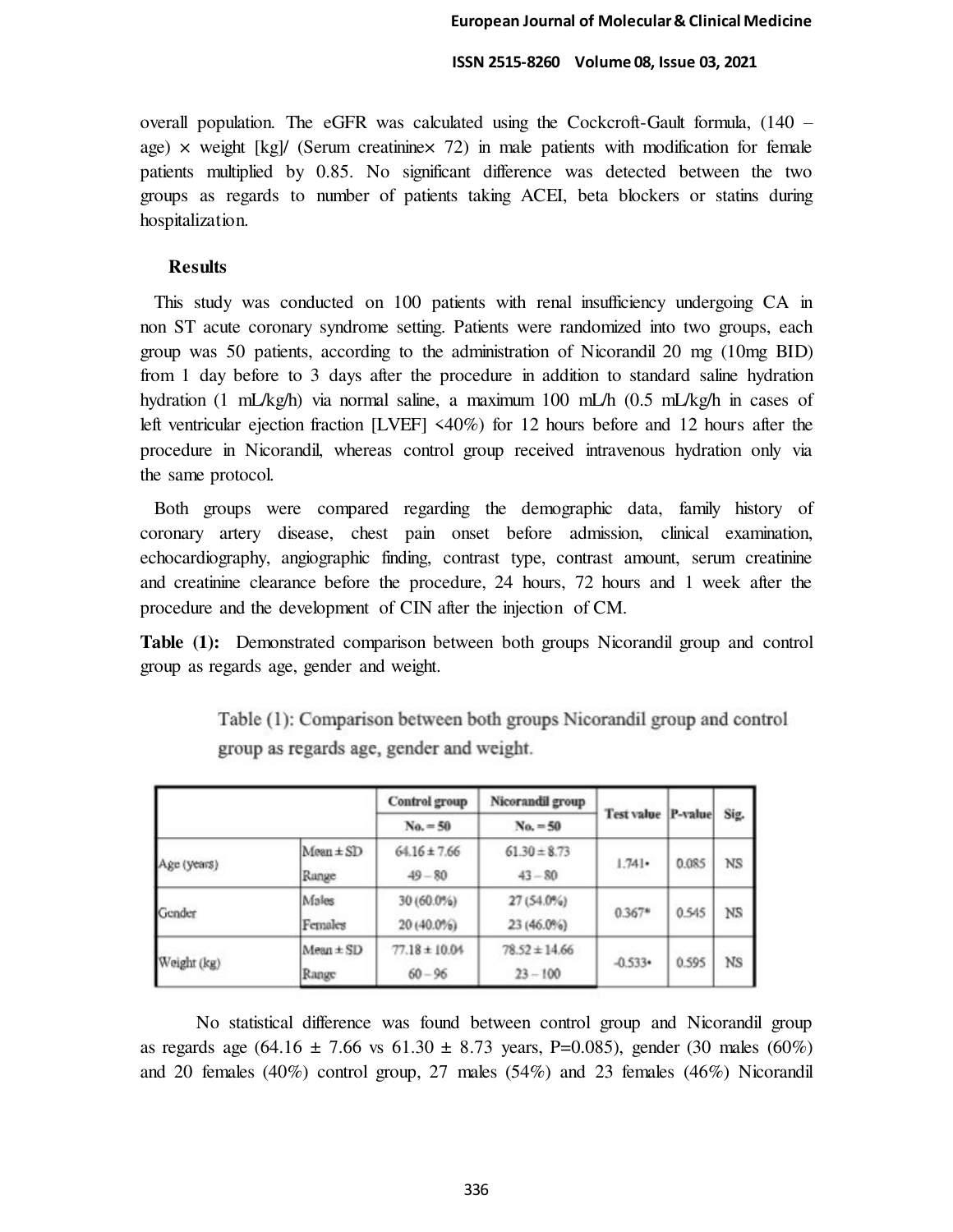group, P= 0.545) and weight  $(77.18 \pm 10.04$  control group vs  $78.52 \pm 14.66$  in Nicorandil group,  $P=0.598$ ).

**Table (2):** Comparison between both groups Nicorandil group and control group as regards smoking status, family history of premature CAD, prior MI, prior angina, prior PCI, prior CABG, type I DM, type II DM, hypertension, dyslipidemia, PVD and CVS.

|                       |            | Control group | Nicorandil group |                   | P-value |
|-----------------------|------------|---------------|------------------|-------------------|---------|
|                       |            | $No. = 50$    | $No. = 50$       | <b>Test value</b> |         |
| <b>Smoking status</b> | Yes        | $26(52.0\%)$  | $31(62.0\%)$     | $1.020*$          | 0.313   |
|                       | No         | $24(48.0\%)$  | $19(38.0\%)$     |                   |         |
|                       | <b>Yes</b> | $21(42.0\%)$  | $10(20.0\%)$     |                   | 0.017   |
| <b>Family history</b> | No         | 29 (58.0%)    | 40 (80.0%)       | 5.657*            |         |
|                       | Yes        | $11(22.0\%)$  | $10(20.0\%)$     |                   |         |
| Prior MI              | No         | 39 (78.0%)    | 40 (80.0%)       | $0.060*$          | 0.806   |
|                       | Yes        | $18(36.0\%)$  | 14 (28.0%)       |                   |         |
| Prior Angina          | No         | 32 (64.0%)    | $36(72.0\%)$     | $0.735*$          | 0.391   |
|                       | Yes        | $11(22.0\%)$  | 8 (16.0%)        |                   | 0.444   |
| <b>Prior PCI</b>      | Ne         | 39 (78.0%)    | 42 (84.0%)       | $0.585*$          |         |
| <b>Prior CABG</b>     | Yes        | $2(4.0\%)$    | $0(0.0\%)$       | $2.041*$          | 0.153   |
|                       | No         | 48 (96.0%)    | 50 (100.0%)      |                   |         |
|                       | Yes        | $0(0.0\%)$    | $1(2.0\%)$       |                   | 0.315   |
| <b>Type I DM</b>      | No         | 50 (100.0%)   | 49 (98.0%)       | $1.010*$          |         |
|                       | Yes        | 25 (50.0%)    | 24 (48.0%)       |                   | 0.841   |
| <b>Type II DM</b>     | No         | $25(50.0\%)$  | $26(42.0\%)$     | $0.040*$          |         |
|                       | Yes        | 34 (68.0%)    | 37 (74.0%)       |                   | 0.509   |
| <b>Hypertension</b>   | No         | 16 (32.0%)    | $13(26.0\%)$     | $0.437*$          |         |
|                       | Yes        | $18(36.0\%)$  | $26(52.0\%)$     |                   | 0.107   |
| <b>Dyslipidemia</b>   | No         | $32(64.0\%)$  | 24 (48.0%)       | $2.597*$          |         |
|                       | Yes        | $0(0.0\%)$    | $3(6.0\%)$       |                   | 0.079   |
| PVD                   | No         | 50 (100.0%)   | 47 (94.0%)       | 3.093*            |         |
|                       | Yes        | $2(4.0\%)$    | $2(4.0\%)$       |                   | 1.000   |
| CVS                   | No         | 48 (96.0%)    | 48 (96.0%)       | $0.000*$          |         |

 No statistical difference was found between control group and Nicorandil group as regards smoking (52 % were smokers in control group and 62% in Nicorandil group, P=0.313). However, there was a significant difference among both groups as regards family history  $(21 (42\%)$  in control group vs 10  $(20\%)$  in Nicorandil group, P=0.017).

No statistical difference was found between control group and Nicorandil group as regards prior MI, prior angina, prior PCI, prior CABG, type I DM and type II DM, hypertension, dyslipidemia, PVD, CVS and chest pain onset before admission.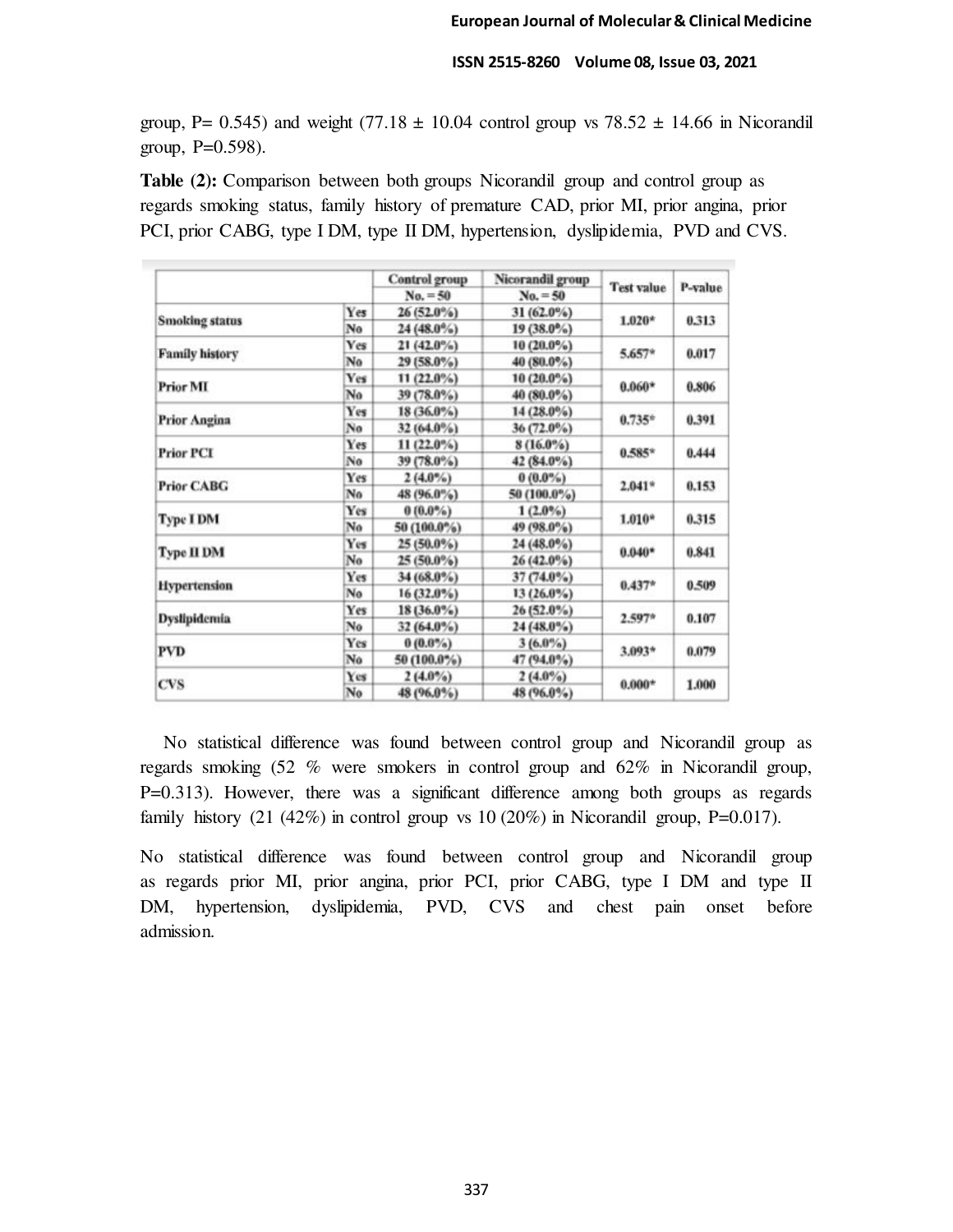**Table (3):**Comparison between both groups Nicorandil group and control group as regards serum creatinine levels and creatinine clearance measured 24 hours before, 24 hours after the procedure, 72 hours after the procedure and 1 week after the procedure

|                         |               | Control group     | Nicorandil group  | <b>Test value</b> | P-value |
|-------------------------|---------------|-------------------|-------------------|-------------------|---------|
|                         |               | $No. = 50$        | $No. = 50$        |                   |         |
|                         | Mean ± SD     | $1.61 \pm 0.18$   | $1.65 \pm 0.22$   | $-0.939 \bullet$  | 0.350   |
| Creat. before procedure | Range         | $1.1 - 1.9$       | $1.1 - 2.3$       |                   |         |
| Cr.dearance before      | $Mean \pm SD$ | $47.00 \pm 8.70$  | $48.65 \pm 9.60$  | $-0.900 \cdot$    | 0.370   |
| procedure               | Range         | $29.58 - 74.44$   | $12.46 - 62.5$    |                   |         |
| S.creat after 24 hours  | $Mean + SD$   | $1.84 \pm 0.34$   | $1.79 \pm 0.31$   | $0.736 -$         | 0.464   |
|                         | Range         | $1.2 - 2.7$       | $1.1 - 2.7$       |                   |         |
| Clearance 24 hrs after  | Mean + SD     | $42.47 \pm 10.38$ | $45.78 \pm 12.59$ | $-1.436$          | 0.154   |
|                         | Range         | $20.12 - 74.44$   | $11.33 - 74.07$   |                   |         |
| Cr.72hrs after          | Mean ± SD     | $1.93 + 0.54$     | $1.80 \pm 0.76$   | $0.968 \bullet$   | 0.335   |
|                         | Range         | $1.3 - 4$         | $1.1 - 6.5$       |                   |         |
| Clearance 72 hrs after  | $Mean \pm SD$ | $41.72 \pm 12.16$ | $47.88 \pm 14.74$ | $-2.282$          | 0.025   |
|                         | Range         | $14.85 - 68.72$   | $10.83 - 77.41$   |                   |         |
| S.creat After 1 week    | $Mean \pm SD$ | $1.70 \pm 0.45$   | $1.63 \pm 0.60$   | $0.695 -$         | 0.489   |
|                         | Range         | $1 - 3.5$         | $0.8 - 5$         |                   |         |
| Creatinine clearnce     | Mean ± SD     | $47.18 \pm 14.84$ | $52.80 \pm 16.68$ | $-1.780+$         | 0.078   |
| after 1 week            | Range         | $16.98 - 96.32$   | $13.11 - 91.26$   |                   |         |

There was no significant difference between the basal serum creatinine in control group and Nicorandil group  $(1.61 \pm 0.18 \text{ vs } 1.65 \pm 0.22, \text{ P=0.350})$  and baseline creatinine clearance between both groups  $(47.00 \pm 8.70)$   $\text{vs} 48.65 \pm 9.60$ , P=0.370), serum creatinine level 24 hours after the procedure  $(1.84 \pm 0.34 \text{ vs } 1.34)$  $1.79 \pm 0.31$ , P=0.464) and creatinine clearance between both groups 24 hours after prost procedure  $(42.47 \pm 10.38 \text{ vs } 45.78 \pm 12.59, \text{ P=0.154})$ , creatinine level 72 hours after the procedure  $(1.93 \pm 0.54 \text{ vs } 1.80 \pm 0.76, P=0.335)$ .

 However, there was a significant difference among both groups as regards creatinine clearance 72 hours after the procedure  $(41.72 \pm 12.16 \text{ vs } 47.88 \pm 12.16)$ 14.74, P=0.025).

There was no significant difference between the serum creatinine in control group and Nicorandil group 1 week after the procedure  $(1.70 \pm 0.45 \text{vs} 1.63 \pm 0.45 \text{vs} 1.63 \pm 0.45 \text{vs} 1.63 \pm 0.45 \text{vs} 1.63 \pm 0.45 \text{vs} 1.63 \pm 0.45 \text{vs} 1.63 \pm 0.45 \text{vs} 1.63 \pm 0.45 \text{vs} 1.63 \pm 0.45 \text{vs} 1.63 \pm 0.45 \$ 0.60, P=0.489) and creatinine clearance between both groups  $(47.18 \pm 14.84 \text{ vs } 10.60)$  $52.80 \pm 16.68$ , P=0.078).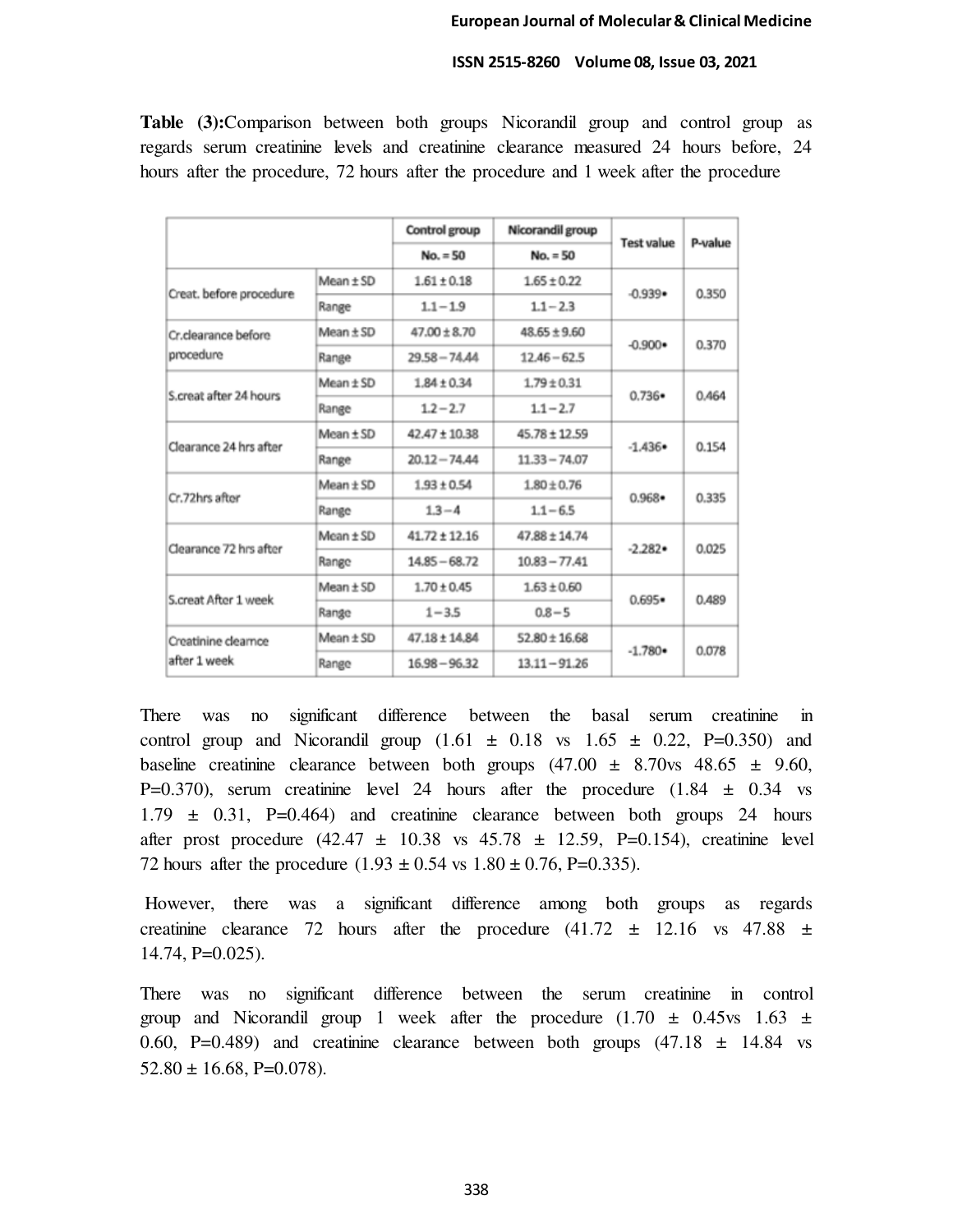

**Figure (1):** Comparison between control group and Nicorandil group as regards creatinine clearance measured 24 hours before, 24 hours after the procedure, 72 hours after the procedure and 1 week after the procedure.

**Table (4):** Comparison between both groups Nicorandil group and control group as regards contrast (type and amount), and the incidence of CIN.

|                 |               | Control group  | Nicorandil group   | <b>Test value</b> |           |
|-----------------|---------------|----------------|--------------------|-------------------|-----------|
|                 |               | $No. = 50$     | $No. = 50$         |                   | Sig.      |
| Dye amount (ml) | Mean $\pm$ SD | 137.40 ± 65.08 | $112.80 \pm 67.52$ | $1.855 -$         | <b>NS</b> |
|                 | Range         | $50 - 400$     | $50 - 500$         |                   |           |
| Dye type        | Iso-osmolar   | 36 (72.0%)     | 40 (80.0%)         | $0.877*$          | ΝS        |
|                 | Low-osmolar   | 14 (28.0%)     | 10 (20.0%)         |                   |           |
| <b>CIN</b>      | Yes           | 14 (28.0%)     | 6 (12.0%)          | $4,000*$          | S         |
|                 | No            | 36 (72.0%)     | 44 (88.0%)         |                   |           |

No significant difference between the control group and Nicorandil group was demonstrated as regards dye amount  $(137.40 \pm 65.08 \text{ vs } 112.80 \pm 67.52, \text{ P=0.067})$ , and dye type (36 (72%) vs 40 (80%), P=0.349).

There was a significant difference as regards the rates of occurrence of CIN between both groups ,28% in control group and12% in the Nicorandil group.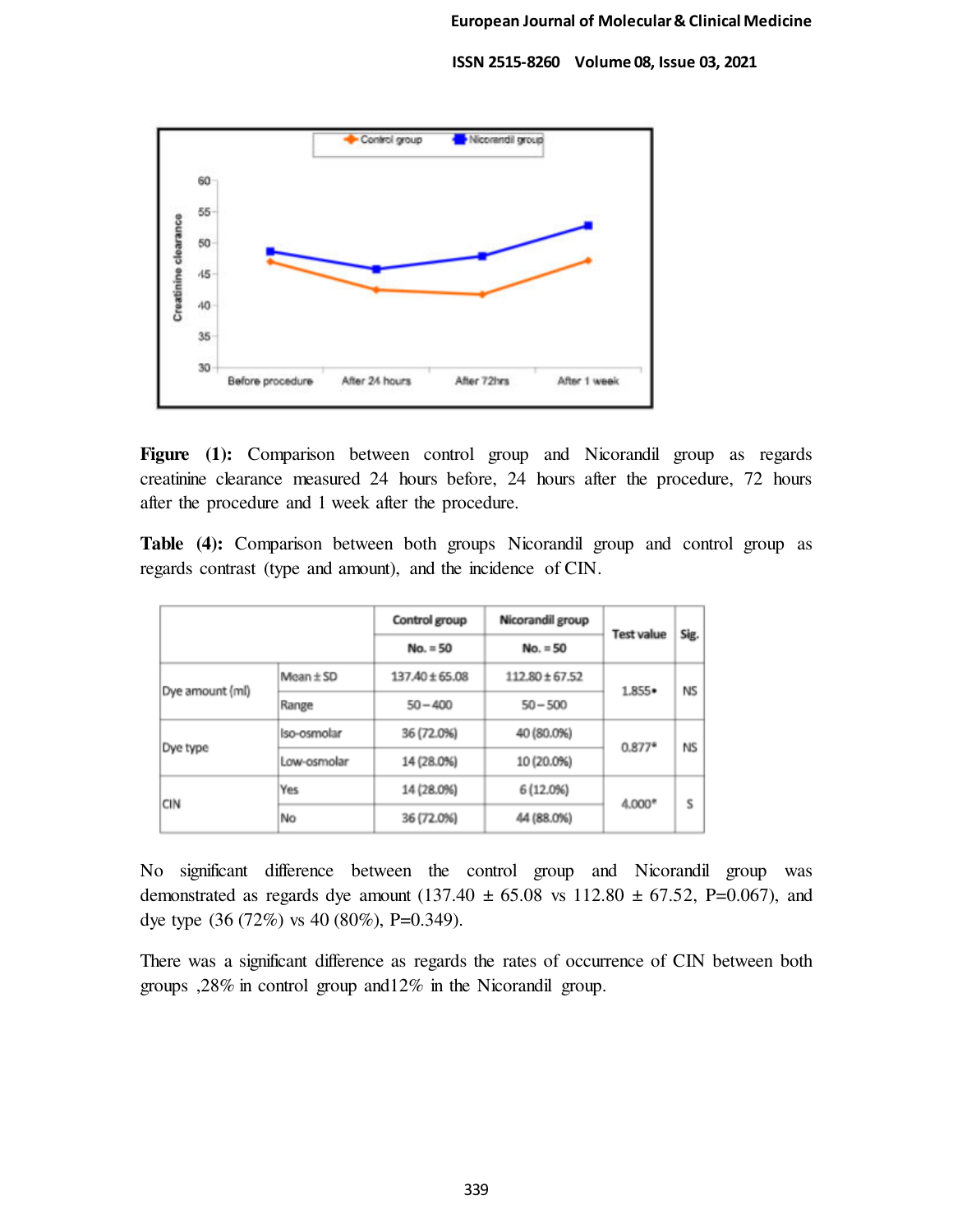**Table (5):** Comparison between non CIN group and CIN group associated risk factors as smoking status, family history of premature CAD, prior MI, prior angina, prior PCI, prior CABG, type I DM, type II DM, hypertension, dyslipidemia, PVD and CVS.

|                |            | No CIN<br>$No. = 80$       | <b>CIN</b><br>$No. = 20$    | <b>Test value</b> | P-value |
|----------------|------------|----------------------------|-----------------------------|-------------------|---------|
|                |            |                            |                             |                   |         |
| Smoking status | Yes.<br>No | 49 (61.2%)<br>31 (38.8%)   | $8(40.0\%)$<br>$12(60.0\%)$ | $2.948*$          | 0.086   |
| Family history | Yes<br>No  | 26 (32.5%)<br>54 (67.5%)   | $5(25.0\%)$<br>15 (75.0%)   | $0.421*$          | 0.517   |
| Prior MI       | Yes<br>No  | 15 (18.8%)<br>$65(81.2\%)$ | $6(30.0\%)$<br>14 (70.0%)   | $1.221*$          | 0.269   |
| Prior Angina   | Yes<br>No  | 24 (30.0%)<br>56 (70.0%)   | $8(40.0\%)$<br>$12(60.0\%)$ | $0.735*$          | 0.391   |
| Prior PC1      | Yes<br>No  | 13 (16.2%)<br>$67(83.8\%)$ | $6(30.0\%)$<br>$14(70.0\%)$ | 1.966*            | 0.161   |
| Prior CABG     | Yes<br>No  | 2(2.5%)<br>78 (97.5%)      | $0(0.0\%)$<br>20 (100.0%)   | $0.510*$          | 0.475   |
| Type I DM      | Yes<br>No  | $1(1.2\%)$<br>79 (98.8%)   | $0(0.0\%)$<br>20 (100.0%)   | $0.253*$          | 0.615   |
| Type II DM     | Yes<br>No  | 35 (43.8%)<br>45 (56.2%)   | 14 (70.0%)<br>$6(30.0\%)$   | $4.412*$          | 0.036   |
| Hypertension   | Yes<br>No. | 55 (68.8%)<br>25 (31.2%)   | 16 (80.0%)<br>4(20.0%)      | $0.983*$          | 0.321   |
| Dyslipidaemia  | Yes<br>No  | 34 (42.5%)<br>46 (57.5%)   | $10(50.0\%)$<br>10 (50.0%)  | $0.365*$          | 0.546   |
| <b>PVD</b>     | Yes<br>No  | $2(2.5\%)$<br>78 (97.5%)   | $1(5.0\%)$<br>19 (95.0%)    | $0.344*$          | 0.558   |
| <b>CVS</b>     | Yes<br>No  | 3(3.8%)<br>77 (96.2%)      | $1(5.0\%)$<br>19 (95.0%)    | $0.065*$          | 0.799   |
|                | No         | 53 (66.2%)                 | 12 (60.0%)                  |                   |         |

No statistical difference was found between Non CIN group and CIN group as regards above mentioned risk factors except for DM. There was a significant difference between non CIN group and CIN group as regards type II DM (35 (43.8%) in CIN group vs 14 (70%), P=0.036) in CIN group.

**Table (6):** Comparison between non CIN group and CIN group as regards serum creatinine levels and creatinine clearance measured 24 hours before, 24 hours after the procedure, 72 hours after the procedure and 1 week after the procedure.

|                         |               | No CIN            | CIN              |           | Test value   P-value   Sig. |             |
|-------------------------|---------------|-------------------|------------------|-----------|-----------------------------|-------------|
|                         |               | $No. = 80$        | $No. = 20$       |           |                             |             |
|                         | $Mean \pm SD$ | $1.64 \pm 0.20$   | $1.61 \pm 0.22$  |           | 0.461                       | <b>NS</b>   |
| Creat. before procedure | Range         | $1.1 - 2.3$       | $1.1 - 1.9$      | $0.740 -$ |                             |             |
| Cr.clearance before     | $Mean \pm SD$ | $48.64 \pm 9.25$  | $44.53 \pm 8.12$ |           | 0.072                       | NS          |
| procedure               | Range         | $12.46 - 74.44$   | $29.58 - 57.39$  | $1.818 -$ |                             |             |
|                         | $Mean \pm SD$ | $1.73 \pm 0.24$   | $2.16 \pm 0.39$  |           | 0.000                       | $_{\rm HS}$ |
| S.creat after 24 hours  | Ransee        | $1.1 - 2.4$       | $1A - 2.7$       | $-6.307$  |                             |             |
|                         | $Mean \pm SD$ | $46.83 \pm 10.89$ | $33.33 \pm 7.39$ |           | 0.000                       | нs          |
| Clearance 24 hrs after  | Range         | $11.33 - 74.44$   | $19.44 - 46.18$  | $5.239 +$ |                             |             |
|                         | $Mean \pm SD$ | $1.66 \pm 0.25$   | $2.66 \pm 1.09$  |           | 0.000                       | HS          |
| Cr.72hrs after          | Ramgee        | $1.1 - 2.3$       | $14 - 6.5$       | $-7.483-$ |                             |             |
| Clearance 72 hrs after  | $Mean \pm SD$ | $48.73 \pm 11.89$ | $29.10 \pm 8.90$ |           | 0.000                       | $_{\rm HS}$ |
|                         | Ramge         | $10.83 - 77.41$   | $12.96 - 44.07$  | $6.901 -$ |                             |             |
| S.creat After 1 week    | $Mean \pm SD$ | $1.52 \pm 0.28$   | $2.26 \pm 0.82$  | $-6.743-$ | 0.000                       | HS          |
|                         | Range         | $0.8 - 2.1$       | $1.4 - 5$        |           |                             |             |
| Creatinine clearance    | $Mean + SD$   | $54.09 \pm 14.60$ | $33.62 + 9.43$   |           |                             |             |
| after 1 week            | Range         | $13.11 - 96.32$   | $14 - 44.99$     | $5.956+$  | 0.000                       | HS          |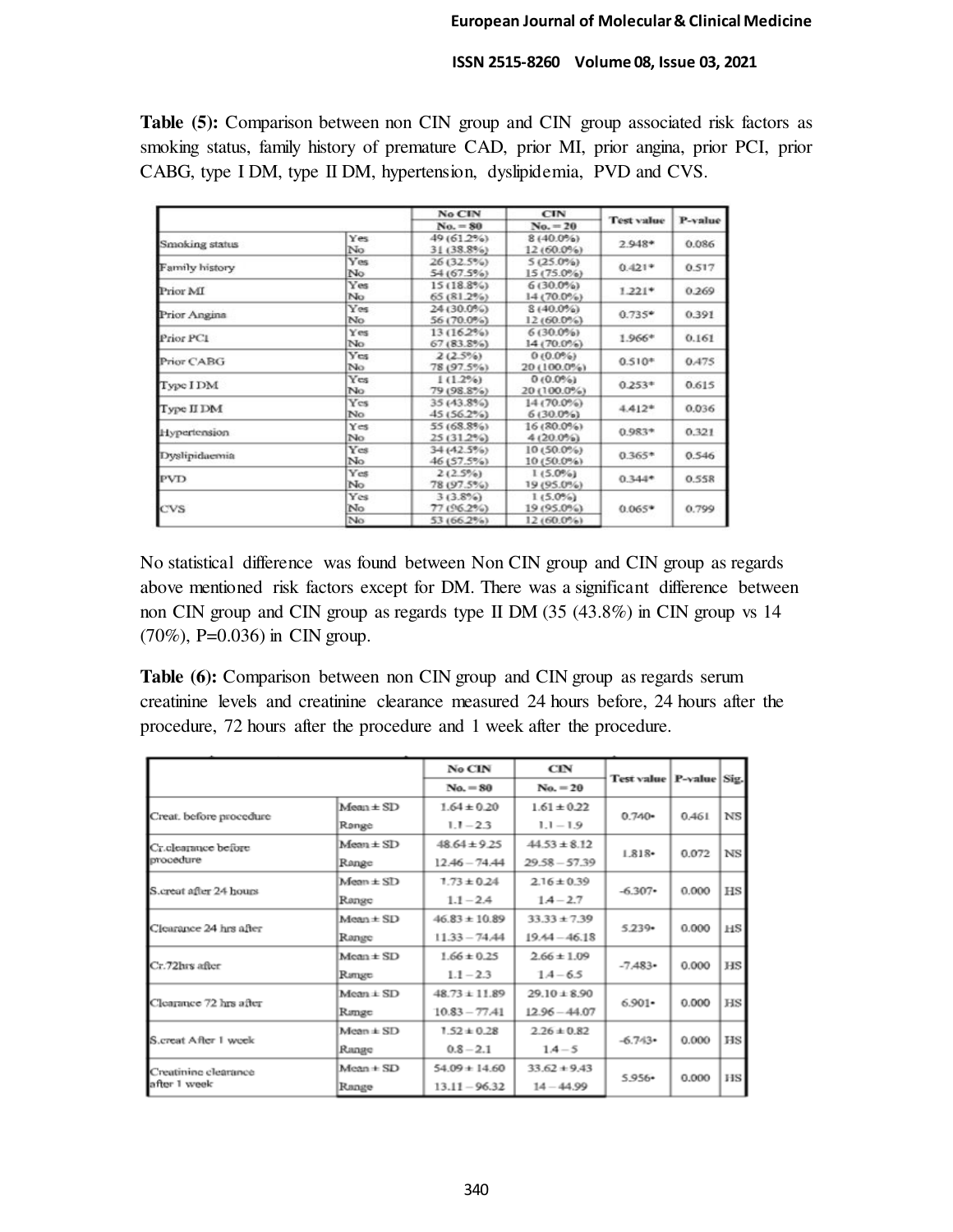There was no significant difference between the non CIN and CIN groups as regards basal creatinine level  $(1.64 \pm 0.20 \text{ vs } 1.61 \pm 0.22, \text{ P} = 0.461)$  and creatinine clearance  $(48.64 \pm 9.25 \text{ vs } 44.53 \pm 8.12, \text{ P} = 0.072).$ 

There was a significant difference between both groups as regards creatinine  $(1.73 \pm 0.24)$ vs 2.16  $\pm$  0.39, P=0.000) and clearance (46.83  $\pm$  10.89 vs 33.33  $\pm$  7.39, P=0.000) 24 hours after the procedure. There was, as well, a significant difference as regards the creatinine (1.66  $\pm$  0.25 vs 2.66  $\pm$  1.09, P=0.000) and clearance (48.73  $\pm$  11.89 vs 29.10  $\pm$ 8.90, P=0.000) 72 hours after the procedure. There was, as well, a significant difference as regards the creatinine (1.52  $\pm$  0.28 vs 2.26  $\pm$  0.82, P=0.000) and clearance (54.09  $\pm$ 14.60 vs  $33.62 \pm 9.43$ , P=0.000) 1 week after the procedure. The values are obviously higher in the CIN group

The dye amount was highly significantly higher in the CIN group (108.88  $\pm$  37.11 in non CIN vs  $190.00 \pm 110.50$  in CIN group, P=0.000).

# **Discussion**

CIN leads to increased morbidity, prolonged hospital stay and thereby, more health care costs. Today, the target is being focused on prevention. **(23)** The most frequent risk factor for of CIN is pre-existing CKD. **(23)** The incidence of CIN varies from 2% to 30%. Fortunately, most cases can be completely reversed within two to four weeks. **(25)**

 The main finding of the current study is that in CKD patients, planned for cardiac catheterization in the setting of NSTACS, Nicorandil and adequate hydration is an effective and safe strategy for decreasing the incidence of CIN in comparison with hydration alone.

 To our knowledge, there are five studies on the preventive role of Nicorandil in CIN. In 2016,Fan Y and his colleaguesconducted a study in China on the role of oral Nicorandil on CIN in CKD patients planned for elective cardiac catheterization. **(26)** In 2017, Leili Iranirad conducted a study in Iran about the role of Nicorandil treatment for prevention of CIN in high-risk patients who had at least two risk factors for CIN, planned for elective cardiac catheterization. **(27)** In 2016, Soo Hwan Park conducted a study in Korea on the preventive role of preprocedural administration of Nicorandil on the incidence of CIN in patients with AMI. **(28**) In 2013, a Korean study, titled the PRINCIPLE study, was carried out to assess the protective role of preprocedural intravenous treatment with Nicorandil in CKD patients, planned for CA. **(29)** Also, in 2016,Takahide Nawa's studyin Japan focused on the role of intravenous Nicorandil infusions 4 hours pre and 24 hours post CA on incidence of CIN in CKD patients, planned for CA. **(30)**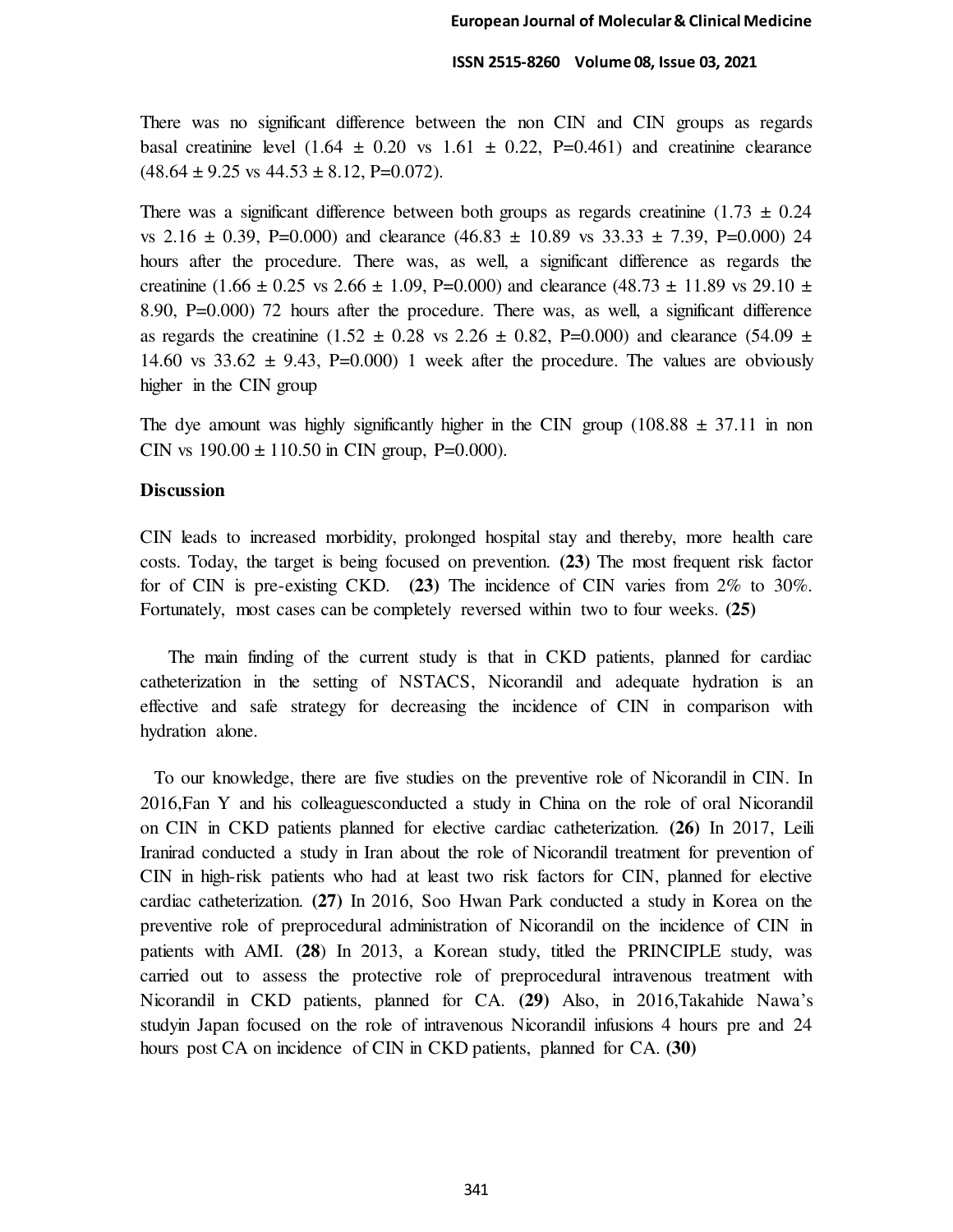In the current study, we randomized 100 patients presented with NSTACS and their laboratory investigations revealed eGFR  $\leq 60$  mL/min/1.73m<sup>2</sup>. Those patients were planned for CA and divided into two groups; A Nicorandil group (50 patients) who received standard prophylactic saline hydration in addition to Nicorandil 20 mg per day (10mg BID) 24 hours before and for 72 hours post the procedure and a control group (50 patients) who only received standard saline hydration.

In Fan Y study, 240 patients with eGFR of 60 mL/min/1.73m<sup>2</sup> or less, planned for elective cardiac catheterization, were randomly allocated into Nicorandil group ( $n = 120$ , 10 mg Nicorandil, three times daily from 2 days before to 3 days after procedure) and control group  $(n = 120)$ , matching placebo as the same protocol). All patients were given an intravenous 0.9 % saline at a rate of 1 mL/kg/hr (0.5 mL/kg/hr for patients with LVEF <40 %) at least 6 hours pre and 12 hours post elective coronary procedure. **(26)**

 In Leili Iranirad study, 128 patients with at least two risk factors for CIN planned for elective cardiac catheterization were randomly divided into Nicorandil group ( $n = 64$ , 10) mg Nicorandil, daily from half an hour before and up to 3 days after procedure and intravenous normal saline at rate of 1 mL/kg/hr, 2 hours before and 6 hours after the procedure) and control group  $(n = 64$ , just received intravenous hydration). **(27)** 

 In Takahide Nawa's study, 213 patients planned for elective PCI, with high serum cystatin C level, were randomly allocated into Nicorandil group  $(n = 106, 2$  vials of Nicorandil (48 mg/vial) dissolved in 100 mL 0.9% saline, and dripped at rate of 0.1 mL/kg/hr, plus 0.9% saline hydration intravenously infused at 1.0 mL/kg/hr) and control group ( $n = 107,0.9\%$  saline infusion only at 1mL/kg/hr, 4 hours before and 24 hours after the procedure). **(30)**

 In the PRINCIPLE study, 166 patients were enrolled for elective CA, with an eGFR  $\leq 60$  mL/min/1.73m<sup>2</sup>. In the Nicorandil group (n=81, 12 mg Nicorandil was dissolved in 100 mL of isotonic saline and given intravenously over half an hour just before CA). In the control group( $n=85$ , 100 mL of 0.9% saline was administered by the same method). All patients were given intravenous infusion of hypotonic saline at a rate of 1 mL/kg/hr (for LVEF <40%) the rate was0.5 mL/kg/hr) at least 8 hours before and after an elective coronary procedure. **(29)**

 In Soo Hwan Park study, a retrospective analysis between November 2005 and August 2011 was performed using clinical, laboratory and angiographic data of 1,492 AMI patients who performed PCI within 24 hours after symptom onset. The patients were allocated into two groups: Nicorandil group (n=442, 10 mg Nicorandil was administered orally twice a day prior to procedure) and control group (n= 1,050,not taking Nicorandil).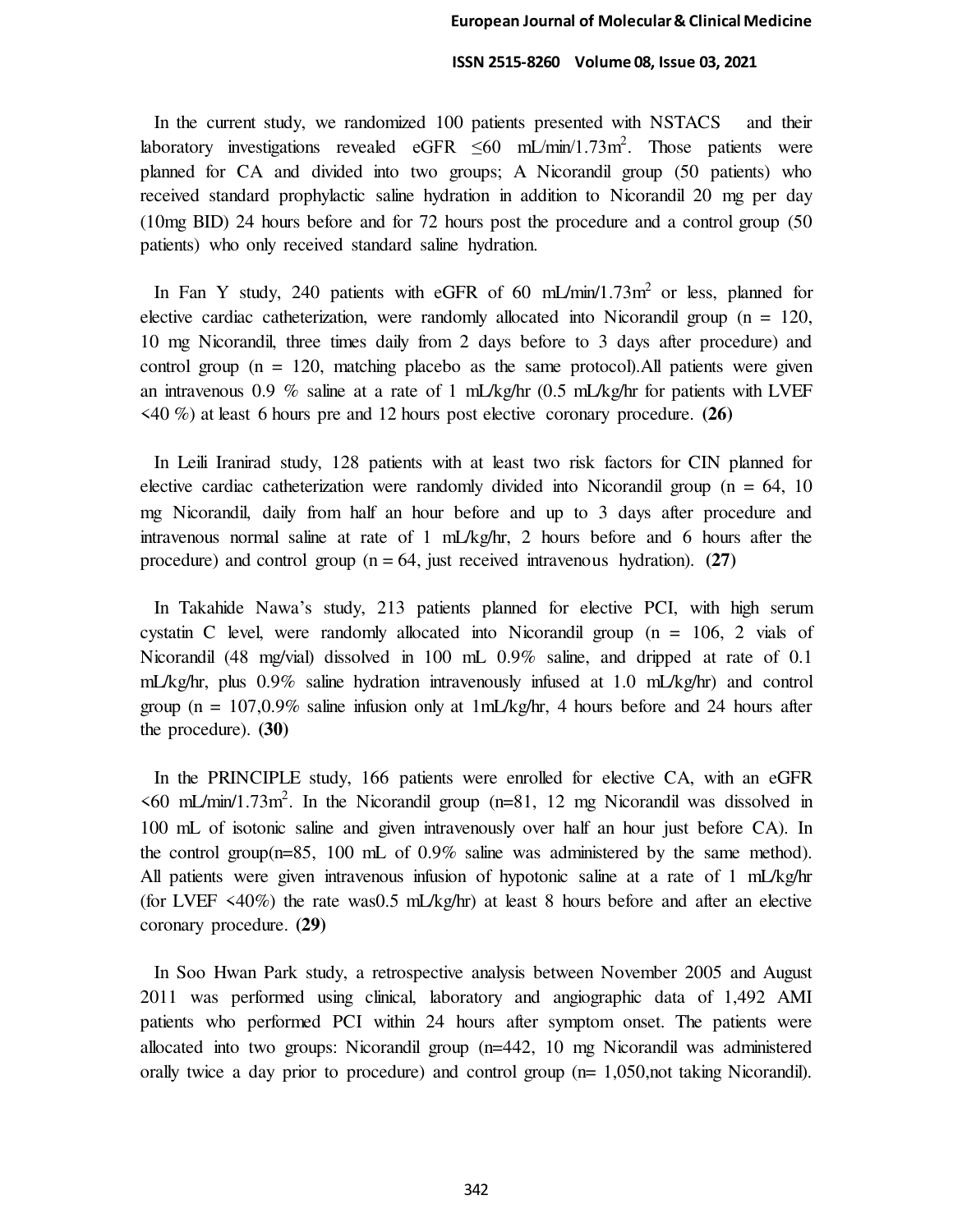Post PCI in all patients, isotonic 0.9% saline was given intravenously at a rate of 1 mL/kg/hr (for LVEF <40%) the rate was0.5 mL/kg/hr ) for 12 hours. **(28)**

 In the current study, there was no statistical difference between Nicorandil group and control group as regards to the age ( $61.30 \pm 8.73$  years in Nicorandil group versus 64.16 ± 7.66 years in control group, P=0.085), gender (54% males in Nicorandil group versus 60% males in control group,  $P = 0.545$ , smoking status (62% in Nicorandil group versus  $52\%$  in control group, P= 0.313), hypertension ( $74\%$  in Nicorandil group versus 68% in control group, P=0.437), Diabetes type II (48% in Nicorandil group versus 50% in control group,  $P=0.841$ ), PVD (6% in Nicorandil group versus 0% in control group, P=0.079), dyslipidemia( $52\%$  in Nicorandil group versus  $36\%$  in control group, P= 0.107), basal serum creatinine(1.65  $\pm$  0.22 mg/dL in Nicorandil group versus 1.61  $\pm$ 0.18mg/dL in control group,  $P=0.350$  and creatinine clearance  $(48.65 \pm 9.60 \text{ in}$ Nicorandil group versus  $47.00 \pm 8.70$  in control group, P=0.370).

 Similarly, there was no significant difference in the study by Fan Y as regards to the age (66.07  $\pm$  6.37 in Nicorandil group versus 67.37  $\pm$  6.33 in control group, P= 0.114), gender( 88% males in Nicorandil group versus 95% in control group, P= 0.326), smoking status (  $71\%$  in Nicorandil group versus  $77\%$  in control group, P= 0.507), hypertension(57.5 % in Nicorandil group versus 61.67 % in control group,  $P=0.598$ ), type II DM( 55% in Nicorandil group versus 51% in control group, P= 0.698) and basal serum creatinine(123.55  $\pm$  10.77 umol/L in Nicorandil group versus 122.99  $\pm$  10.39 umol/L in the control group, P=0.682). **(26)**

 Also there was no significant difference in the study by Leili Iranirad as regards to the age (61.35  $\pm$  11.77 in Nicorandil group versus 57.64  $\pm$  12.42 in control group, P= 0.085), gender (60.9%% males in Nicorandil group versus 62.5%in control group, P= 0.856), smoking status  $(36.7\%$  in Nicorandil group versus  $31\%$  in control group, P= 0.550), hypertension (54.7% in Nicorandil group versus  $64.1\%$  in control group, P=0.280 ), type II DM(42.2% in Nicorandil group versus  $40.6\%$  in control group, P= 0.858), basal serum creatinine 1.0859  $\pm$  0.22 mg/dL in Nicorandil group versus 1.0359  $\pm$  0.15 mg/dL in the control group, P=0.088) and creatinine clearance  $(76.39 \pm 24.6 \text{ in Nicorandil group})$ versus 83 ± 28.1in control group, P=0.067). **(27)**

Similarly ,in the PRINCIPLE study**,** there was no significant difference as regards to the age (70.8 $\pm$ 9.6 in Nicorandil group versus 69.1 $\pm$ 10.3 in control group, P= 0.291), gender ( 72.6% in Nicorandil group versus 67.1% in control group, P= 0.581), smoking status ( 23.3% in Nicorandil group versus 23.7% in control group, P= 0.892), Hypertension( 78.1% in Nicorandil group versus 80.3% in control group, P= 0.900), type II DM( $41.1\%$ in Nicorandil group versus 55.3% in control group, P= 0.117) and creatinine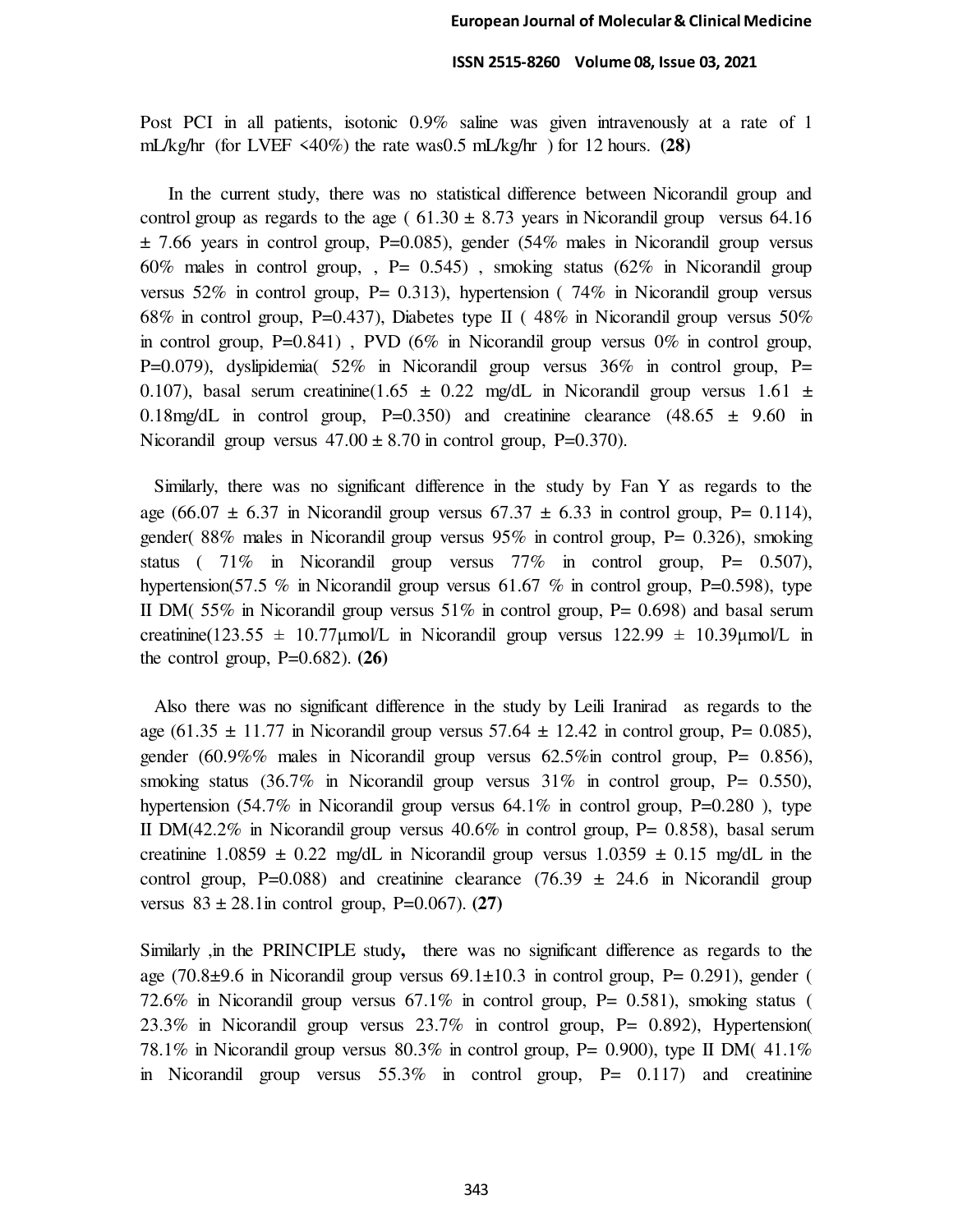clearance(37.5 $\pm$ 13.4in Nicorandil group versus 40.1 $\pm$ 13.9in control group, P= 0.248). **(29)**

 The best global index of renal function is GFR. In elderly, Serum creatinine is not affected by significant decline in GFR. Any considerable decrease in muscle bulk with aging, diet and medications may affect it. **(31)** Creatinine clearance provides a reasonably reliable indicator of GFR. **(32)** Therefore, The United States National Kidney Foundation recommends using eGFR calculated from the serum creatinine as an indicator of renal function rather than using serum creatinine alone. **(33)**

 In the current study, creatinine clearance after 72 hours post procedure was significantly higher in Nicorandil group (47.88  $\pm$  14.74 mL/min/1.73 m<sup>2)</sup> than control group (41.72  $\pm$  12.16 mL/min/1.73 m<sup>2</sup>), P=0.025. This agrees with the findings of Fan Y study where eGFR after 48 hours of the procedure was significantly higher in the Nicorandil group, compared to the control group (eGFR =  $43.29 \pm 6.88$  mL/min/1.73 m<sup>2</sup> in Nicorandil group versus  $40.27 \pm 7.45$  mL/min/1.73 m<sup>2</sup> in control group, P=0.001) **(26)**.

 Also, inLeili Iranirad study, there were significant differences between the two groups in serum creatinine and eGFR 72 hours after CM exposure  $(p \le 0.05)$  (27).

 In contrast, the PRINCIPLE study showed no significant difference between the two groups regarding the serum creatinine 48 hours post procedure  $(1.72\pm0.78$  in Nicorandil group versus  $1.63\pm0.57$  in control group, P= 0.469). **(Ko YG et al., 2013)**Also, in the study by Soo Hwan Park, the relative changes in serum creatinine from baseline to maximal creatinine level within 48 hours were not significantly different between the Nicorandil and control groups. **(28)** 

 Regarding the dye used in the current study, both iso-osmolar and low-osmolar types were used with no statistical difference between both groups  $(P=0.349)$ . The dye amount was  $112.80 \pm 67.52$ ml in the Nicorandil group and  $137.40 \pm 65.08$  ml in the control group (P=0.067), with no significant variation in the dye amount between both groups. This agrees with data provided by Fan Y (145.3  $\pm$  51.6 in Nicorandil group versus 149.2  $\pm$ 57.0 in control group, P= 0.579) **(26)**, thePRINCIPLE study (125.6±69.1 in Nicorandil group versus 126.9±74.6 in control group, P= 0.916) **(29)** and Takahide Nawa's study  $(135.2 \pm 57.0 \text{ in Nicorandil group versus } 146.3 \pm 63 \text{ in control group, P= 0.206).$  (30)

In the current study, there was a significant difference regarding the rate of CIN occurrence among Nicorandil (12%) versus control group (28%), with P value  $=0.046$ .

This coincides with Fan Y study (6.67% in Nicorandil group versus 17.5% in control group, P= 0.017) **(26)**, Takahide Nawa study (2% in Nicorandil group versus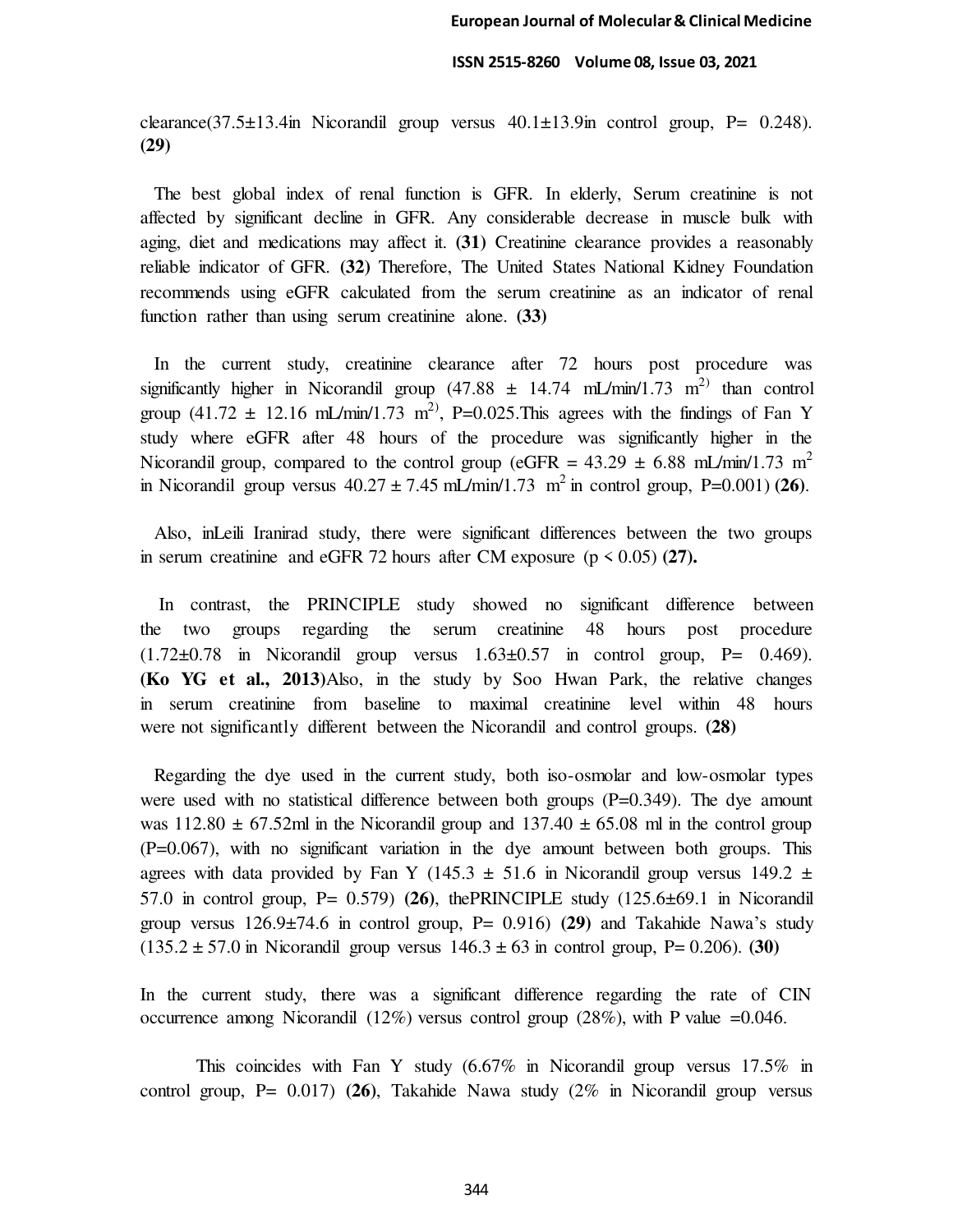10.7% in control group, P= 0.033) (**30)** and Leili Iranirad study (4.7% in Nicorandil group versus 21.9% in control group, P= 0.008). **(27)** 

 In contrast, in the PRINCIPLE study, the rate of CIN occurrence was not significantly different between the Nicorandil group  $(6.8\%)$  and control group  $(6.6\%)$ , P= 0.794. **(29)** Also in Soo Hwan Park, no significant difference was found between Nicorandil group (25.1%) and control group (27.3%), P= 0.405. **(28)** 

In the current study, another comparison was made between patients with CIN (n=20) and those without CIN (n=80). There was no statistical difference between the CIN and no CIN groups as regards to the age and sex, although female gender and aging are considered as independent predictors of CIN. **(34)(35).** 

In the current study, a significant difference was demonstrated between the CIN and no CIN groups as regards to the prevalence of DM type II (70% in CIN group versus  $34\%$  in no CIN group,  $P=0.036$ ). Many studies have pointed that diabetes is a predictor of CIN and it remains significant as an independent predictor in most, but not all, multivariate analysis. **(34)** This agrees with Soo Hwan Park study (P =0.001) **(28)** and in contrast to Takahide Nawa study (43.8% in CIN group versus 54.3% in no CIN group, P=0.43) (**30)** andFan Y study (P=0.441). **(26)** 

The other factor that appeared significantly higher in the CIN group is the dye amount (190.00  $\pm$  110.50 ml in CIN group versus 108.88  $\pm$  37.11 ml in no CIN group, P=0.000). This agrees with Fan Y study, where the results of multiple logistic regression analysis showed that CM volume  $\geq 150$  mL (OR = 5.996, 95 % CI = 2.307–15.169, P = 0.001) was independentpredictor of CIN after procedure within 72 hours. **(26)** In contrast, Takahide Nawa study showed no significant difference between both groups, where 43.8% of CIN group used CM more than 140 ml versus 49.4% of no CIN group, p=0.19). (**30)**Therefore, currently, periprocedural intravenous hydration, using iso-osmolar and/or low-osmolar CM instead of high-osmolar agents and limiting the dosage of CM are the confirmed strategies against CIN **(36) (37)**

 Multiple studies have shown that an increased volume of CM is correlated with the occurrence of CIN. **(38) (39)** Mehran et al. presented a simplified risk score for assumption of CIN after PCI. **(40)** Mehran study revealed that every 100 mL of CM could be raised one point in the Mehran contrast nephropathy risk score. Rihal et al study also revealed that each 100 ml increase in the contrast volume was accompanied by a 12% rise in the risk of CIN. **(41)** 

 The current study was limited by performed in a single center, with a relatively small sample size,100 patients, which could have attenuated the statistical power of the conclusions. Yet, statistical significance in the current study was achieved despite the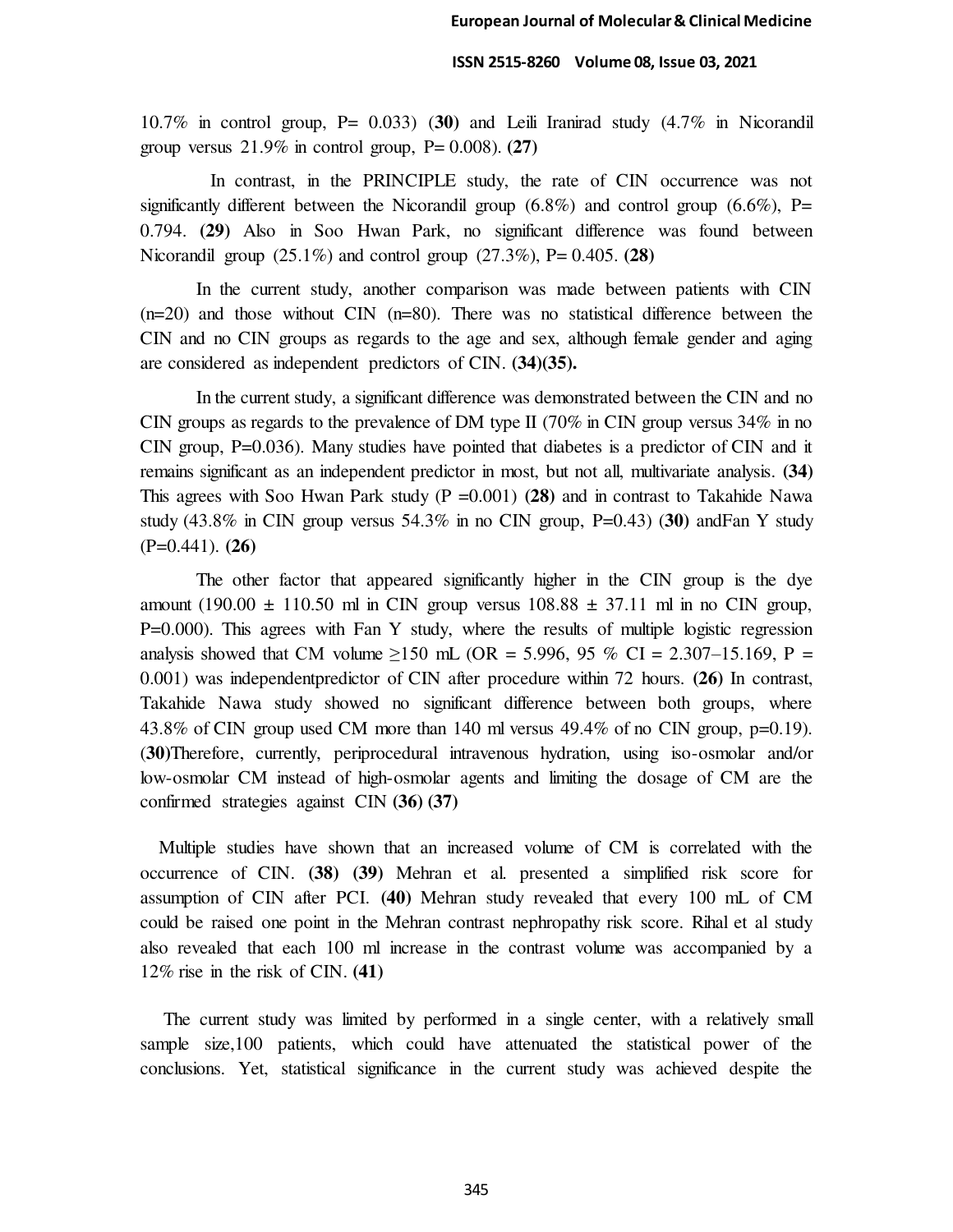small sample size. Still, more future studies are needed to further assess the results of the current study.

 The current study recommend that all patients exposed to CM should be evaluated for their risk of CIN. All patients exposed to any CM before any procedure should be well hydrated. Adequate saline hydration is recommended 12 hours before CA procedures and is considered the main approved measure for the prevention of CIN. Follow-up serum creatinine should be obtained at not less than 24 h or more than 72 h following CM administration. Medications that have an adverse effect on renal function should be stopped before and after CM exposure. The volume of CM administered, particularly to high-risk patients, should be the least amount needed for diagnosis and intervention and preferable to be low or iso-osmolar CM.

# **Conclusion**

In the current study, the main finding is that in patients with renal impairment, undergoing cardiac catheterization in the setting NSTACS, Nicorandil and adequate hydration is an effective and safe strategy for decreasing the occurrence of CIN in comparison with hydration only. Both DM and increased volume of CM are predictors of CIN occurrence.

# **List of abbreviations**

- $\triangleright$  PCI... percutaneous coronary intervention
- $\triangleright$  CA.... CA.
- ▶ CIN.... Contrast induced nephropathy.
- $\triangleright$  CKD...chronic kidney disease.
- ATP…Adenosine Triphosphate-sensitive.
- $\triangleright$  CM.... CM.
- NSTACS…non ST elevation acute coronary syndrome.
- $\triangleright$  NSTEMI... non ST elevation acute myocardial infarction.
- CCBs…Calcium channel blockers.
- ACS… acute coronary syndrome.

### **References**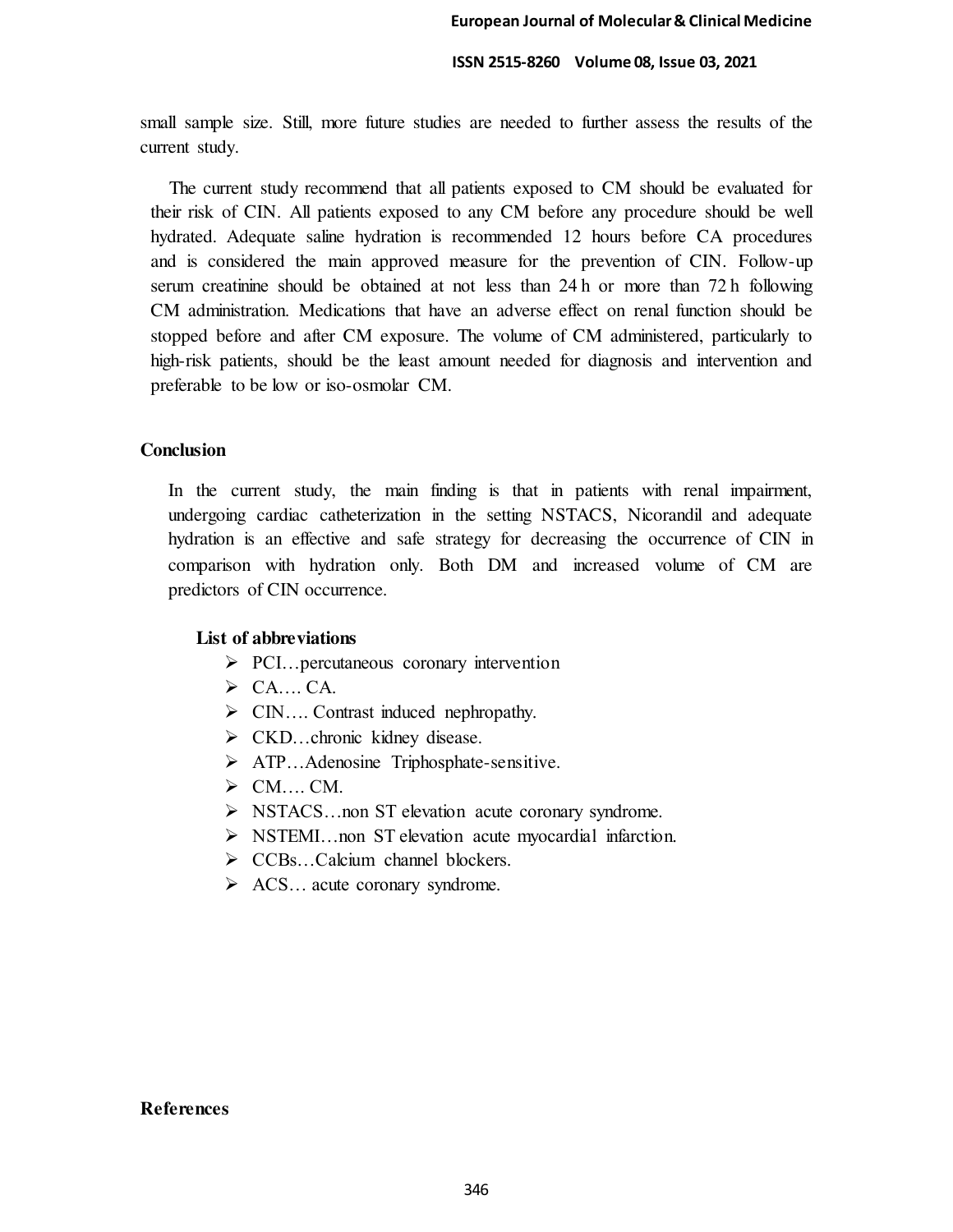- (1) Chyou AC, Thodge A, Feldman DN, et al. Statins in the prevention of contrastinduced nephropathy. Curr Treat Options Cardiovasc Med. 2015; 17(4): 3750375- 0.
- (2) Kurihara O, Takano M, Uchiyama S, et al. Microvascular resistance in response to iodinated CM in normal and functionally impaired kidneys. Clin Exp Pharmacol Physiol. 2015 Dec;42(12):1245-50.
- (3) McCullough PA (2008) Contrast-induced acute kidney injury. J Am Coll Cardiol51: 1419-1428.
- (4) Ellen C. Keeley, Rupin Kadakia, Sandeep Soman, et al. Analysis of Long-Term Survival After Revascularization in Patients with CKD Presenting with Acute Coronary Syndromes (Am J Cardiol 2003;92:509–514.
- (5) Kumar A.,Cannon C. Acute coronary syndromes :diagnosis and management part 1.Mayo Clin.Proc.2009,84(10):917-938.
- (6) Peters RJ, Mehta S, Yusuf S. Acute coronary syndromes without ST segment elevation.BMJ.2007,16,334(7606):1265-9.
- (7) Manfredonia L, Lanza GA, Crudo F, Lamendola P, Graziani F, Villano A, Locorotondo G, Melita V, Mencarelli E, Pennestrì F, Lombardo A, De Vita A, Ravenna SE, Bisignani A, Crea F. Diagnostic role of echocardiography in patients admitted to the emergency room with suspect no-ST-segment elevation acute myocardial infarction. Eur Rev Med Pharmacol Sci. 2019 Jan;23(2):826-832.
- (8) Jurado-Roman A, Hernandez-Hernandez F, Garcia-Tejada J, Granda-Nistal C, Molina J, Velazquez M, Albarran A, Tascon J (2015) Role of hydration in contrast-induced nephropathy in patients who underwent primary percutaneous coronary intervention. Am J Cardiol 115:1174–117819.
- (9) Fan Y, Wei Q, Cai J, et al. Preventive effect of oral nicorandil on contrast-induced nephropathy in patients with renal insufficiency undergoing elective cardiac catheterization.2016, Heart Vessels.;31(11):1776-1782.
- (10) Wu H1, Ye M, Yang J, et al. Nicorandil Protects the Heart from Ischemia/Reperfusion Injury by Attenuating Endoplasmic Reticulum Responseinduced Apoptosis Through PI3K/Akt Signaling Pathway. Cell Physiol Biochem. 2015;35(6):2320-32.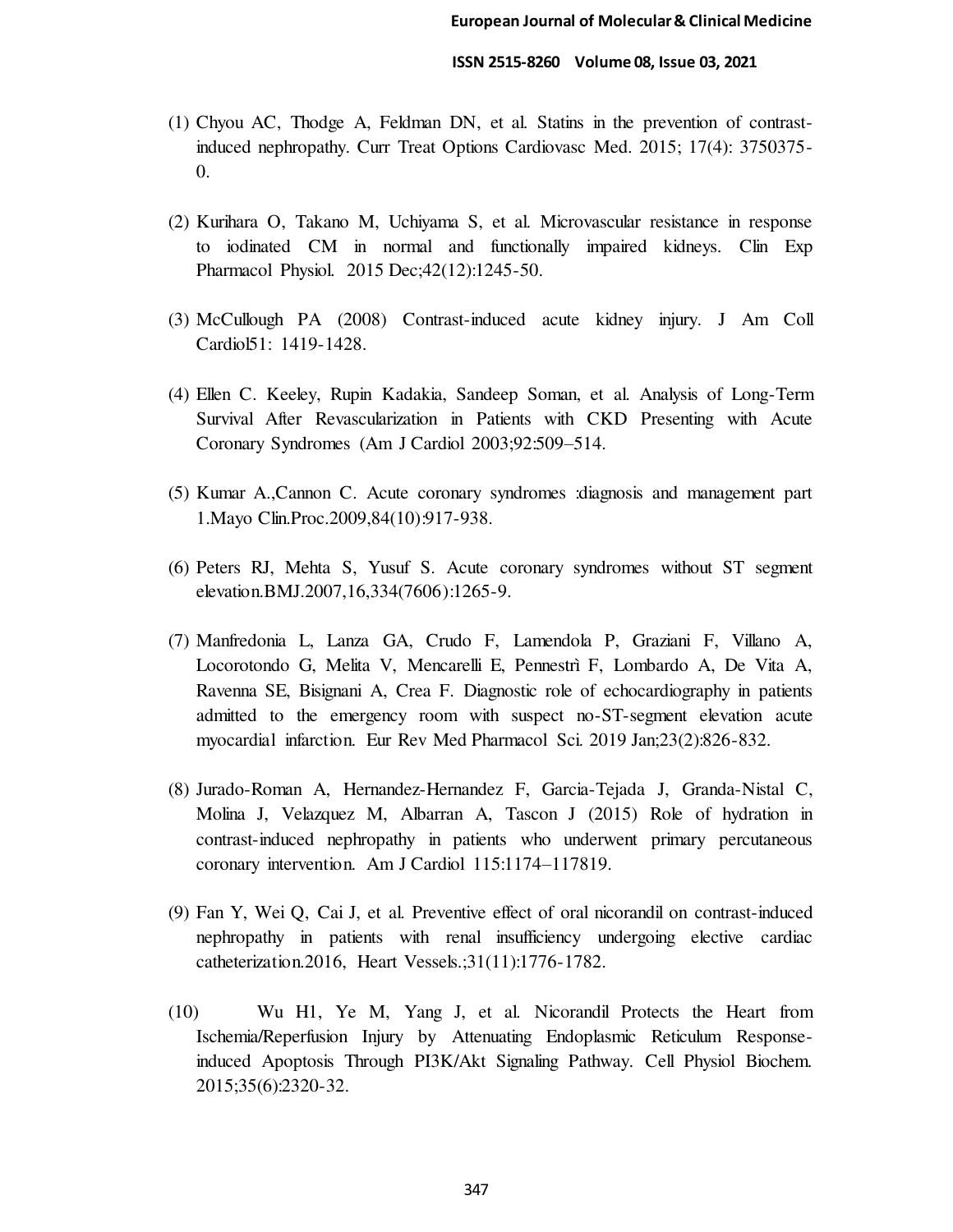- (11) Tarkin J.M., Kaski J.C. Nicorandil and long‐acting nitrates: vasodilator therapies for the management of chronic stable angina pectoris. Eur. Cardiol. (2018) 13 23– 28.
- (12) Shi W. W., Yang Y., Shi Y., et al. K(ATP) channel action in vascular tone regulation: from genetics to diseases. Sheng Li Xue Bao. 2012;64(1):1–13.
- (13) IONA Study Group Effect of nicorandil on coronary events in patients with stable angina: the impact of nicorandil in angina (IONA) randomised trial. Lancet. 2002;359:1269–1275.
- (14) Filippone S. M., Roh S. K., Salloum F. N., Kukreja R. C. & Das A. Abstract 13498: Reperfusion Therapy With Rapamycin Prevents Myocardial Ischemic Injury, Through Activation of AKT and ERK.(2015).
- (15) Tonino, P. A. et al. Fractional flow reserve versus angiography for guiding percutaneous coronary intervention. New England Journal of Medicine 360, 213–224 (2009).
- (16) Izumiya Y, Kojima S, Kojima S, Araki S, Usuku H, Matsubara J, et al. Atherosclerosis. Atherosclerosis Elsevier Ireland Ltd. 2011;214:415–421. Falase B, Easaw J, Youhana A. The role of nicorandil in the treatment of myocardial ischaemia. Expert Opin Pharmacother. 2001;2:845–856.
- (17) IONA Study Group Impact of nicorandil in angina: subgroup analyses. Heart. 2004;90:1427–1430.
- (18) Norris K, Smoyer K, Rolland, et al. Albuminuria, serum creatinine, and estimated glomerular filtration rate as predictors of cardio-renal outcomes in patients with type 2 diabetes mellitus and kidney disease: a systematic literature review. BMC Nephrology 2018; 19:36,1-12.
- (19) Levey As, Coresh J, Greene T, et al. Using Standardized Serum Creatinine Values in the Modification of Diet in Renal Disease Study Equation for Estimating Glomerular Filtration Rate, Ann Intern Med, 2006, 145:247-254.
- (20) Mohan G,Kuar R, singh T. Cardiac biomarker in acute coronary syndrome .CTDT, 2017, 1(2):80-88.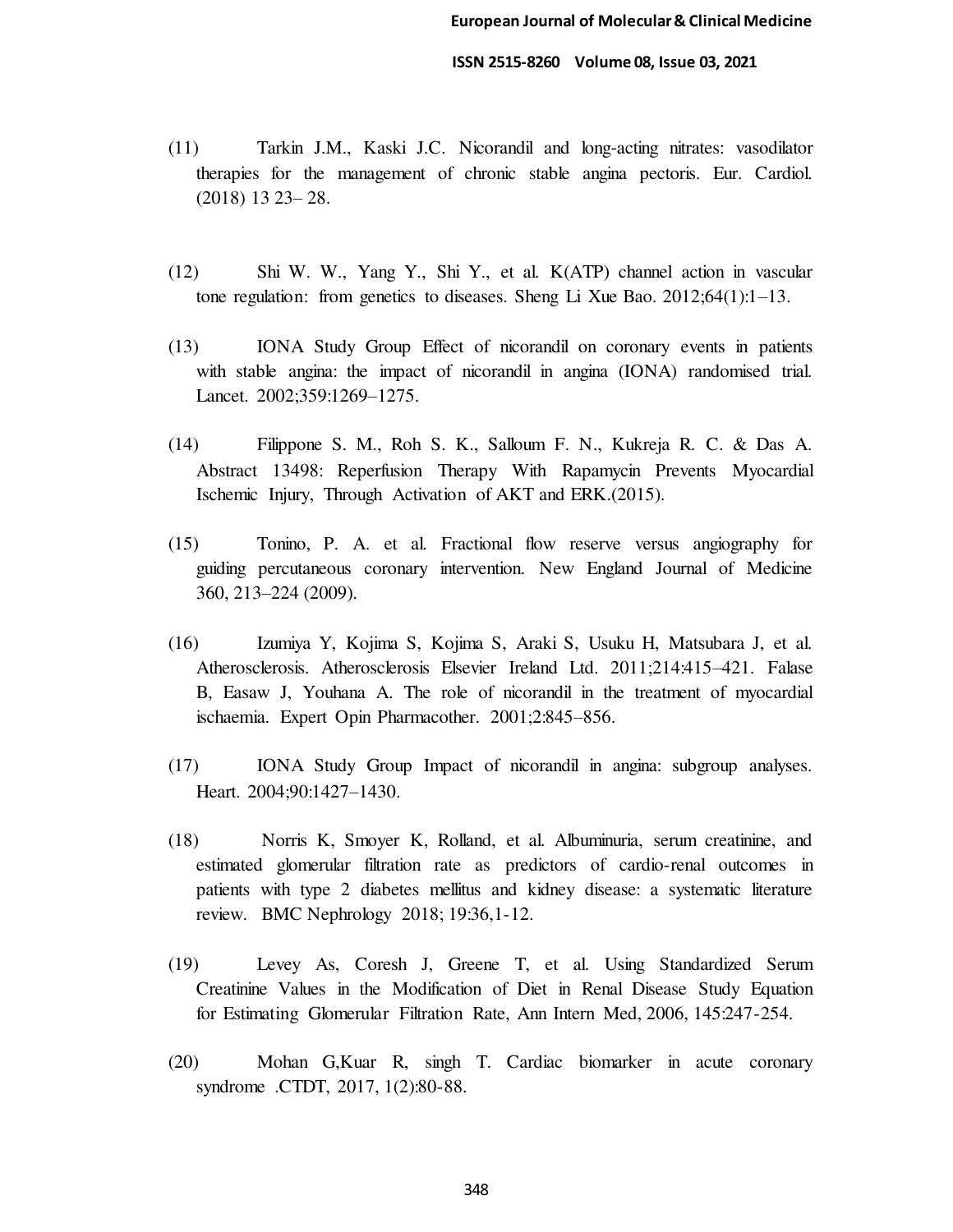- (21) IJkema L, Bonnier M, Schoors D et al. Role of the ECG in initial acute coronary syndrome triage: primary PCI regardless presence of ST elevation or of non-ST elevation, Neth Heart J. 2014 Nov; 22(11): 484–490.
- (22) Bergmann I, Büttner B, Teut E, et al. Pre-hospital transthoracic echocardiography for early identification of non-ST-elevation myocardial infarction in patients with acute coronary syndrome. Critical Care ,2018, 22:29, 1- 6.
- (23) Qian G, Liu CF, Guo J, Dong W, Wang J, Chen Y. Prevention of contrastinduced nephropathy by adequate hydration combined with isosorbide dinitrate for patients with renal insufficiency and congestive heart failure. Clin Cardiol. 2019 Jan;42(1):21-25.
- (24) Patschan D, Müller GA. [Acute Kidney Injury, AKI Update 2018]. Dtsch Med Wochenschr. 2018 Aug;143(15):1094-1096.
- (25) Hiremath S, Akbari A, Wells GA, Chow BJW. Are iso-osmolar, as compared to low-osmolar, CM cost-effective in patients undergoing cardiac catheterization? An economic analysis. Int Urol Nephrol. 2018 Aug;50(8):1477- 1482.
- (26) Fan Y, Wei Q, Cai J, Shi Y, Zhang Y, Yao L, Wang X, Lin S, Li Y, Lv J, Zhou B, Du R. Preventive effect of oral Nicorandil on contrast-induced nephropathy in patients with renal insufficiency undergoing elective cardiac catheterization. Heart Vessels. 2016; 31:1776–1782.
- (27) Iranirad L, Hejazi SF, Sadeghi MS, Jang SA. Efficacy of Nicorandil treatment for prevention of contrast-induced nephropathy in high-risk patients undergoing cardiac catheterization: A prospective randomized controlled trial. Cardiol J. 2017; 24:502–507.
- (28) Park, S.H., Jeong, M.H., Park, I.H., Choi, J.S., Rhee, J., Kim, I.S., Park, K.H., Sim, D.S., Hong, Y.J., Kim, J.H. and Ahn, Y., 2015. Protective Effect of Nicorandil Against Contrast-Induced Nephropathy in Patients with Acute Myocardial Infarction. Clinical & Experimental Thrombosis and Hemostasis, 2(2), pp.19-23.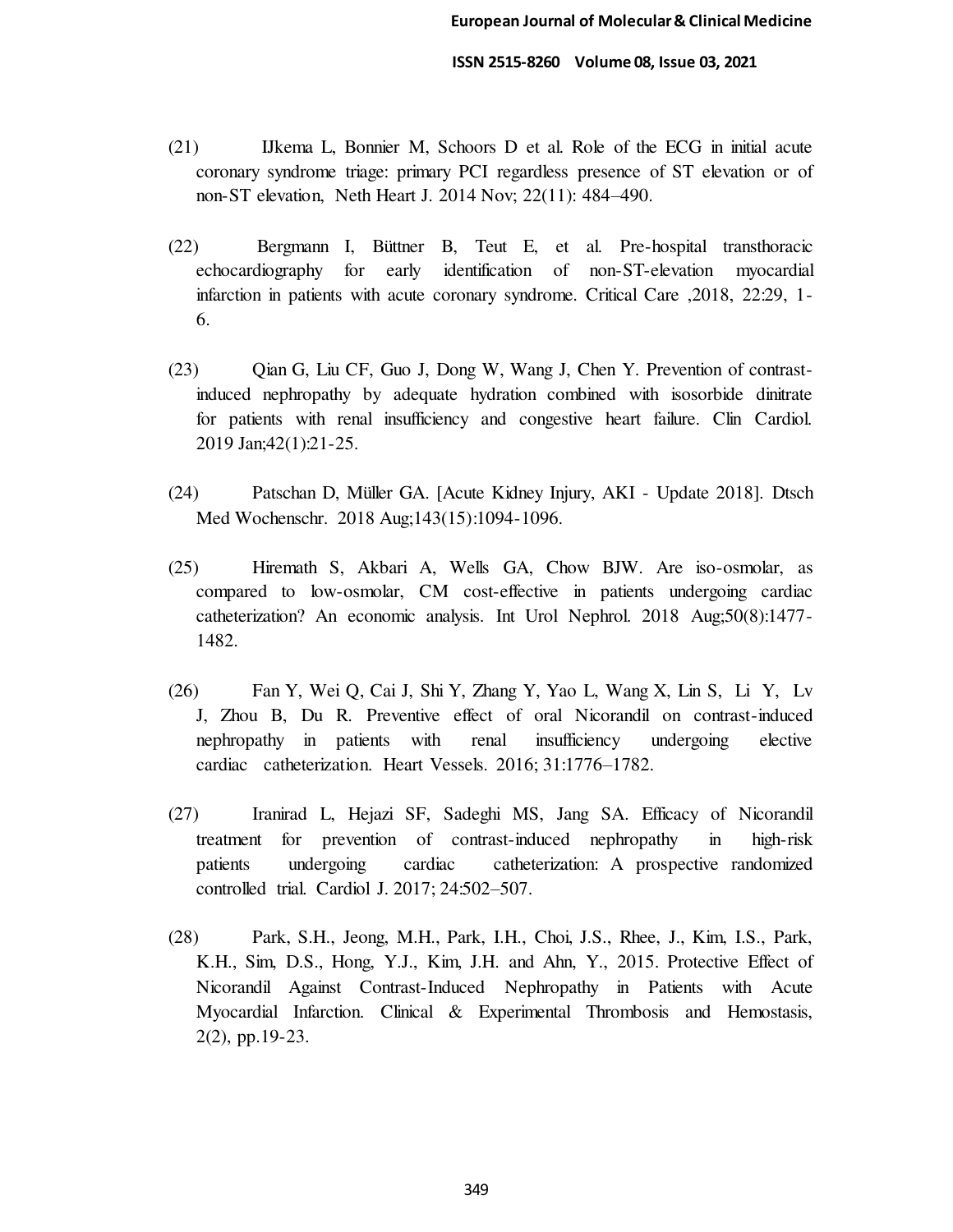- (29) Ko YG, Lee BK, Kang WC, Moon JY, Cho YH, Choi SH, Hong MK, Jang Y, Kim JY, Min PK, Kwon HM. Preventive effect of pretreatment with intravenous Nicorandil on contrast-induced nephropathy in patients with renal dysfunction undergoing CA (PRINCIPLE Study). Yonsei Med J. 2013; 54:957–964.
- (30) Nawa T, Nishigaki K, Kinomura Y, Tanaka T, Yamada Y, Kawasaki M, Minatoguchi S. Continuous intravenous infusion of Nicorandil for 4 hrs before and 24 hrs after percutaneous coronary intervention protects against contrastinduced nephropathy in patients with poor renal function. Int J Cardiol. 2015; 195:228–234.
- (31) Swedko PJ, Clark HD, Paramsothy K, et al. Serum creatinine is an inadequate screening test for renal failure in elderly patients. Arch Intern Med2003; 163:356–60.
- (32) Swan SK. The search continues—an ideal marker of GFR.Clin Chem1997;43(pt 1):913–914.
- (33) National Kidney Foundation. K/DOQI clinical practice guidelines forchronic kidney disease: evaluation, classification, and stratification.Am J Kidney Dis2002;39(suppl 1):S1–S266.
- (34) Dangas G, Iakovou I, Nikolsky E, Aymong ED, Mintz GS, Kipshidze NN, Lansky AJ, Moussa I, Stone GW, Moses JW, Leon MB, Mehran R. Contrastinduced nephropathy after percutaneous coronary interventions in relation to CKD and hemodynamic variables. Am J Cardiol 2005;95:13–19.
- (35) Mueller C, Buerkle G, Perruchoud AP, Buettner HJ. Female sex and risk of contrast nephropathy after percutaneous coronary intervention. Can J Cardiol 2004;20:505–509.
- (36) Gu G, Zhang Y, Lu R, et al. Additional furosemide treatment beyond saline hydration for the prevention of contrast-induced nephropathy: a metaanalysis of randomized controlled trials. IntJ Clin Exp Med. 2015; 8(1): 387–394, indexed in Pubmed: 25785009.
- (37) Gomes VO, Poli de Figueredo CE, Caramori P, et al. N-acetyl-cysteine doesnot prevent contrast induced nephropathy after cardiac catheterisation with an ionic low osmolality contrast medium: a multicentre clinical trial.